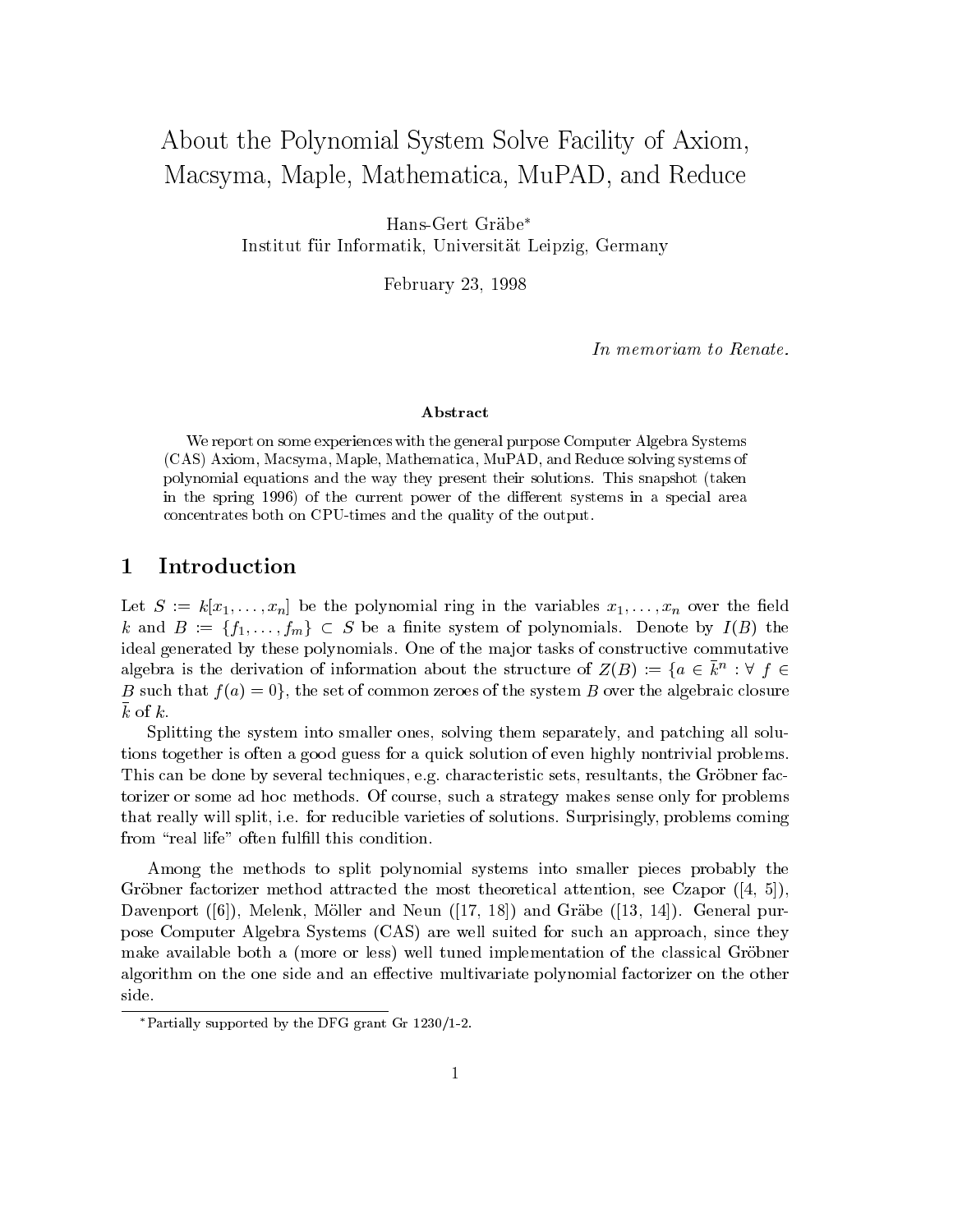Of course, for special purposes a general CAS as a multipurpose mathematical assistant can't offer the same power as specialized software with efficiently implemented and well adapted algorithms and data types. For polynomial system solving such specialized software has to implement two algorithmically complex tasks, solving and splitting, and until recently none of the specialized systems (as e.g. GB, Macaulay, Singular, CoCoA etc.) did both efficiently. Meanwhile being very efficient computing (classical) Gröbner bases, development efforts are also directed, not only for performance reasons, towards a better inclusion of factorization into such specialized systems. It turned out that the Gröbner factorizer is not only a good heuristic approach for splitting, but its output is also usually a collection of almost prime components. Their description allows a much deeper understanding of the structure of the set of zeroes compared to the result of a sole Gröbner basis computation.

On the other hand it needs some skill to force a special system to answer questions and the user will probably first try its "home system" for an answer. Thus the polynomial systems solving facility of the different CAS should behave especially well on such systems of polynomials that are hard enough not to be done by hand, but not really hard to require special efforts. It should invoke a convenient interface to get the solutions in a form that is (correct and) well suited for further analysis in the familiar environment of the given CAS as the personal mathematical assistant.

Below we give a short review of theoretical results about the way a set of zeroes of a polynomial system should be presented, discuss by means of examples the Solve facility of Axiom  $(2.0)$ , Macsyma  $(420)$ , Maple  $(V.3)$ , Mathematica  $(2.2)$ , MuPAD  $(1.2.9)$ , and Reduce  $(3.6)$ , and investigate how far the different implementations meet the theoretical demands. The examples chosen for this review came from different applications and many of them were already used as benchmarks in other places.

Note that choosing such a sample has a twofold risk. First, typical polynomial systems from other application areas may have a different special structure taken into account by the different solvers' heuristics or not. This especially applies to parametric polynomial systems. Since there is not yet developed a concise theory of effective algorithms to solve (generically) polynomial systems with many parameters in the coefficient domain they remained (except ex. 10) outside the scope of this paper regardless the fact that such systems occur quite often in applications from robotics, electrical engineering, chemistry or geometry theorem proving. The same applies to polynomial systems with more advanced coefficient domains as, e.g., finite fields or algebraic extensions of the rationals.

Second, discussing the preparation of a review like this with the system's developers usually stimulates their activities to improve their systems in the direction under review. This especially concerned the systems Macsyma and MuPAD. This makes it hard for the reviewer to draw fair conclusions, especially if there are additionally time lags between the main experiments (spring 1996), the first presentation (at IMACS  $96$ ), a preprint version (end of 1996) and this publication. To resolve this problem the main text of our paper presents a snapshot of the state of the art implemented in the current versions of the different systems during our experiments in the spring 1996. A separate chapter "What's going on ?" reports the main improvements we became aware during the further preparation of this paper.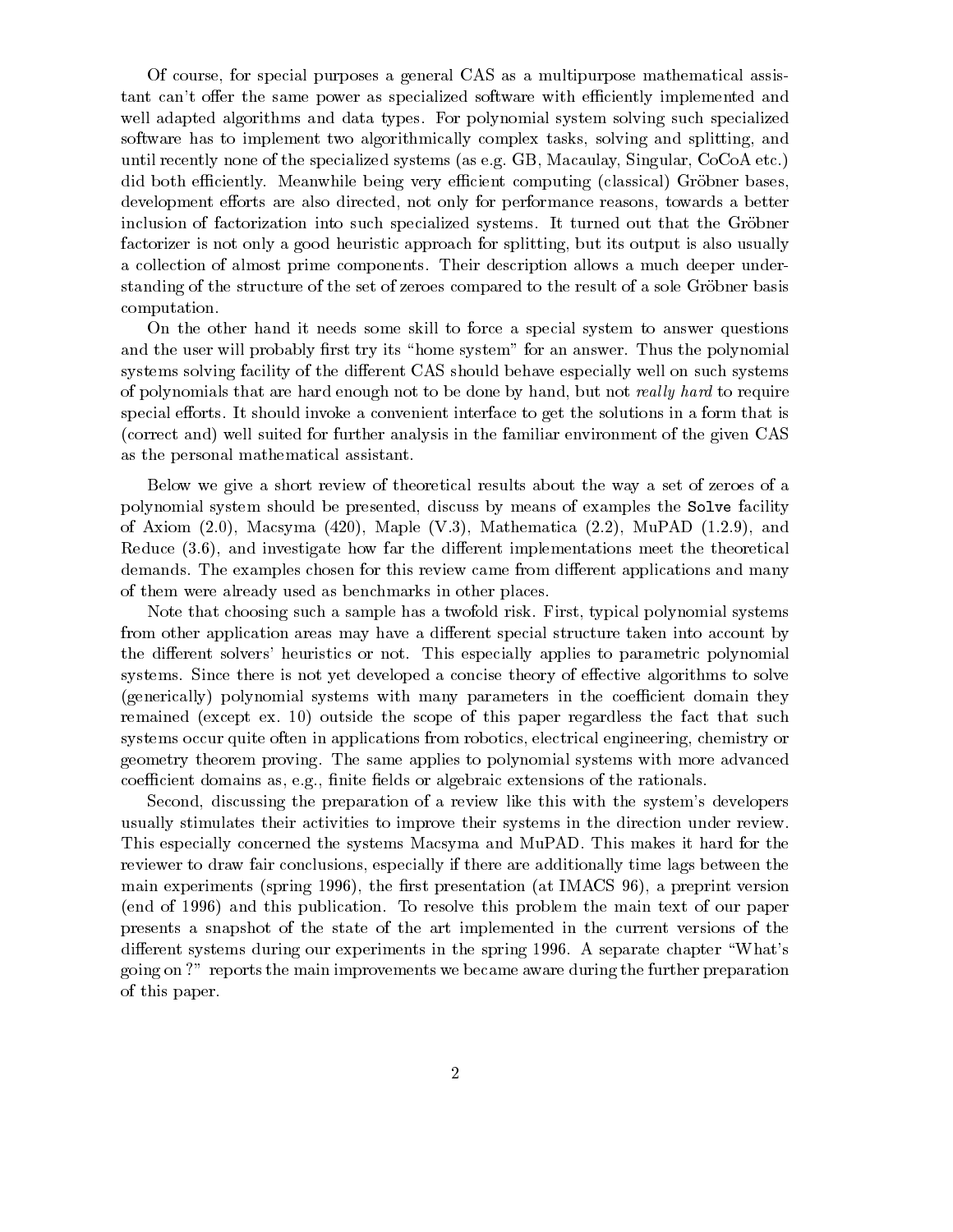| System      | Version used in<br>the main part | Version and<br>packages tested<br>for the addendum |
|-------------|----------------------------------|----------------------------------------------------|
| Axiom       | 2.0                              |                                                    |
| Macsyma     | 420                              | algsys, triangsys                                  |
| Maple       | V.3                              | V.4, charsets                                      |
| Mathematica | 2.2                              | 3.0                                                |
| MuPAD       | 1.2.9.                           | 1.4.0                                              |
| Reduce      | 3.6.                             |                                                    |

Versions and packages of the different CAS tested in this review.

The main computations were executed on an HP 9000/735 except those with Axiom, which were executed on an IBM RS/6000.

### 2 Solving polynomial systems  $-$  A short overview

Let's first collect together some theoretical results and give a survey about the way solutions of polynomial systems may be represented. We only sketch the results below and refer the reader for more details to the papers [13, 14].

Solving systems of polynomial equations in an ultimate way means to find a decomposition of the variety of solutions into irreducible components, i.e. a representation of the radical Rad  $I(B)$  of the defining ideal as an intersection of prime ideals, and to present them in a way that is well suited for further computations. Usually one tries first to solve this problem over the ground field  $k$ , since the corresponding transformations may be performed without introducing new algebraic quantities. Only in a second step  $\bar{k}$  (or another extension of  $k$ ) is involved. Since for general univariate polynomials of higher degree there are no closed formulae for their zeroes using radicals and moreover even for equations of degree 3 and 4 the closed form causes great difficulties during subsequent simplifications. nowadays in most of the CAS the second step is by default not executed (in exact mode), but encapsulated in the functional symbol  $RootO$  ( $p(x)$ ,  $x)$  ), representing the sequence, set, list etc. of solutions of the equation  $p(x) = 0$  for a certain (in most cases not necessarily irreducible) polynomial  $p(x)$ . Hence we will not address the second step in the rest of this paper, too.

Attempting to find a full prime decomposition leads to quite difficult computations (the approach described in [9], and refined meanwhile in a series of papers, needs several Gröbner basis computations over different transcendental extensions of the ground field), involving generic coordinate changes in the general case. The latter occurs e.g., if one tries to separate the solution set of  $\{x^2 - 2, y^2 - 2\}$  over Q into the components  $\{\overline{x^2} - 2, y - x\}$ and  $\{x^2 - 2, y + x\}.$ 

Since the system  $\{x^2 - 2, y^2 - 2\}$  is already in a form convenient for computational purposes, one may wish not to ask for a completely splitted but a triangular solution set. It turns out that every zero dimensional system of polynomials may be decomposed over  $k$ into such pieces even without factorization.

<sup>1</sup>We use this symbol to represent roots of univariate polynomials symbolically in a concise way, that is present in similar versions, but under different names in almost all of the CAS under consideration.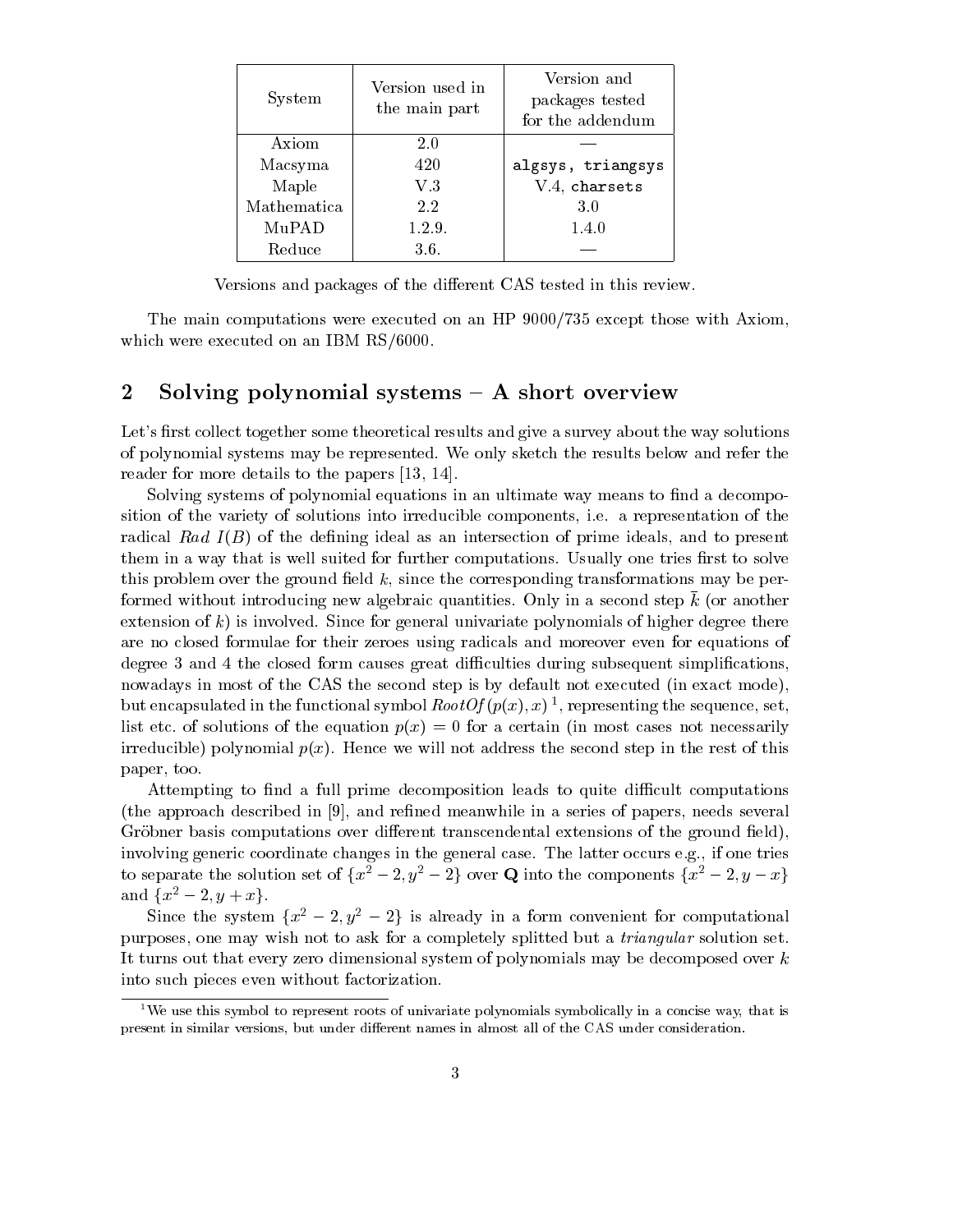#### 2.1 Solving zero dimensional polynomial systems

The notion of triangular systems was introduced for zero dimensional ideals by Lazard in [15] and meanwhile became widely accepted, see the monograph [19].

A set of polynomials  $\{f_1(x_1), f_2(x_1, x_2), \ldots, f_n(x_1, \ldots, x_n)\}\$ is a (zero dimensional) *triangular system* (reduced triangular set in [15]) if, for  $k = 1, \ldots, n$ ,  $f_k(x_1, \ldots, x_k)$  is monic (i.e. has an invertible leading coefficient) regarded as a polynomial in  $x_k$  over  $k[x_1,\ldots,x_{k-1}]$ , and the ideal  $I = I(f_1,\ldots,f_n)$  is radical, i.e. is an intersection of prime ideals. For such a triangular system  $S/I$  is a finite sum of algebraic field extensions of k. One can effectively compute in such extensions, as was discussed in  $[15]$ . Lazard proposed to apply the D5 algorithm to decompose a zero dimensional polynomial system into triangular ones. There is also another approach, suggested in [20].

**Proposition 1** ([15, 20]) Let B be a zero dimensional polynomial system.

- 1. If  $I(B)$  is a prime ideal then a lexicographic Gröbner basis of B is triangular.
- 2. For an arbitrary  $B$  there is an algorithm that computes a finite number of triangular systems  $T_1,\ldots,T_m$ , such that

$$
Z(B) = \bigcup_i Z(T_i)
$$

is a decomposition (over k) of  $Z(B)$  into pairwise disjoint sets of points.

Note that although such a decomposition may be found not involving any (full) factorization but only gcd computations, it is usually of great benet to try to factor the system  $B$  first into smaller pieces, since the size of the systems drastically influences the computational amount necessary for a triangulation.

#### 2.2 Polynomial systems with infinitely many solutions

If  $P = I(B)$  is a prime ideal of positive dimension the corresponding variety  $Z(B)$  may be parameterized by the generic zero of P using reduction to dimension zero.

To describe this reduction we have to recall the notion of independent sets: For a given ideal  $I \subset S$ , and a subset  $V \subset \{1,\ldots,n\}$ , the set of variables  $(x_v, v \in V)$  is an *independent* set iff  $I \cap k[x_v, v \in V] = (0)$ . That is the variables  $(x_v, v \in V)$  are algebraically independent mod I. Hence if  $(x_v, v \in V)$  is a maximal (with respect to inclusion) independent set for the ideal  $I(B)$ , these variables can be regarded as parameters whereas the remaining variables depend algebraically on them.

This corresponds to a change of the base ring  $S \longrightarrow S := k(x_v, v \in V)[x_v, v \notin V]$ , where S is the ring of polynomials in  $x_v, v \notin V$  with coefficients in the function field  $k(x_v, v \in V)$ . This base ring extension corresponds to a localization at the multiplicative set of nonzero polynomials in the variables  $(x_v, v \in V)$ . The extension ideal  $I \cdot S$  is a zero dimensional ideal in  $\beta$  and the algorithms including so far can be applied. For a prime ideal, we get  $I = I \cdot \tilde{S} \cap S$ , i.e. the generic zero describes a prime ideal I completely, presenting the quotient ring  $Q(S/I) = Q(S/I)$  as a finite algebraic extension of  $k(x_v : v \in V)$ . For arbitrary ideals  $I(B)$ , the localization may cut off some of the components of  $Z(B)$  that must be parameterized separately. This can be done in an effective way, see  $[14]$ .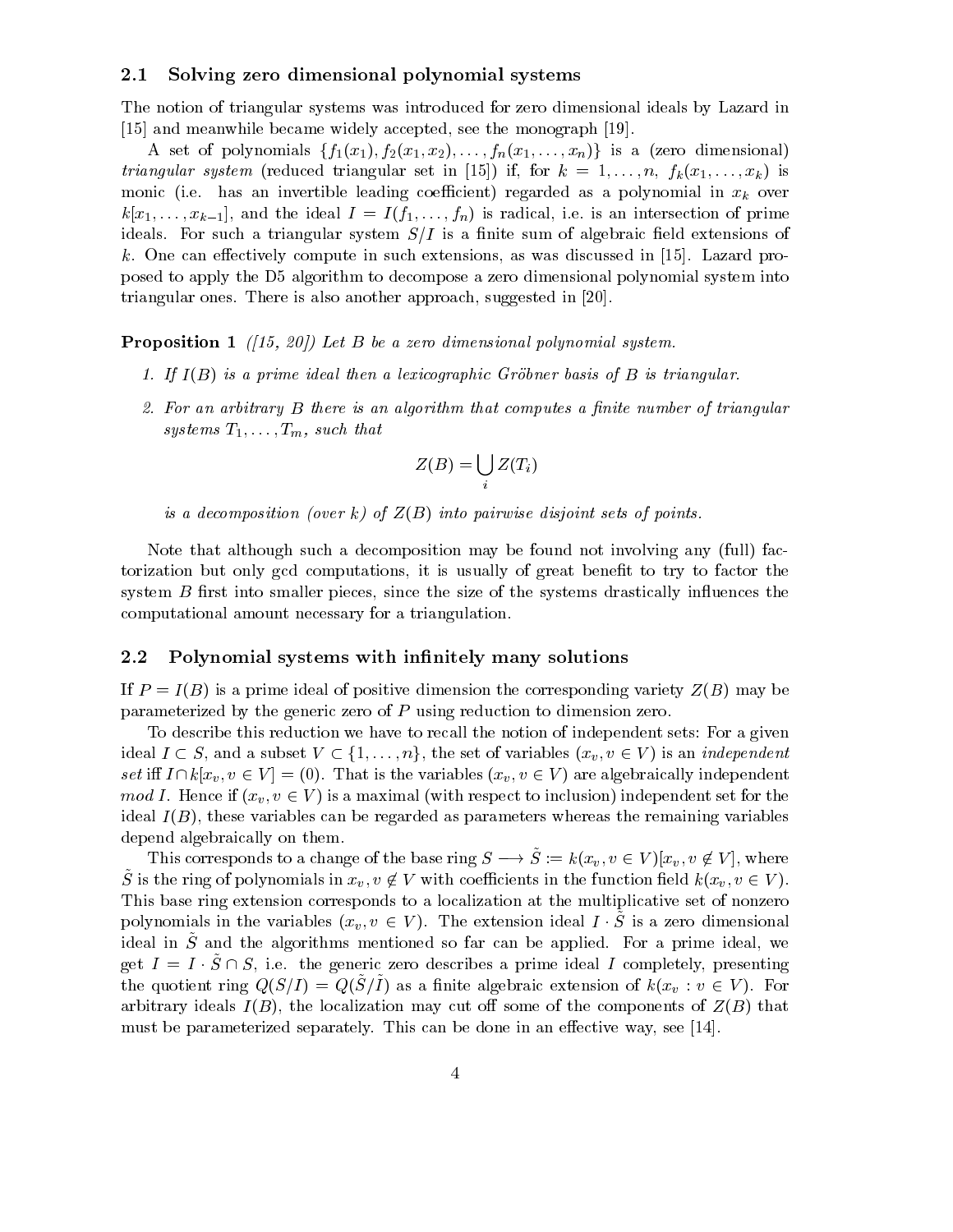As for zero dimensional ideals, such a presentation is not restricted to prime ideals. In more generality, let  $T = \{f_1, f_2, \ldots, f_m\}$  be a set of polynomials in S. We say that T forms a triangular system with respect to the maximal independent set  $(x_v, v \in V)$  of  $I = I(T)$ , if the extension T of T to  $S := k(x_v, v \in V)[x_v, v \notin V]$  forms a triangular system for the  $(z$ ero dimensional) extension ideal  $I := I \cdot S$ .

Such a triangular system may be regarded as a parameterization of  $Z(I\tilde{S}\cap S)$ , i.e. of the components of  $Z(T)$  missing the multiplicative set  $k[x_v, v \in V] \setminus \{0\}$ . Hence a general polynomial system solver should (at least) decompose a given system of polynomials B into triangular systems, defining for each of them the independent variables, extracting the part of  $Z(B)$  parameterized this way, and describing recursively the remaining part of  $Z(B)$ .

Altogether we can formulate the following

#### Polynomial System Solving Problem:

Given a finite set  $B \subset S$  of polynomials, find a collection  $(T_k, V_k)$  of triangular systems  $T_k$  with respect to  $V_k \subset \{x_1,\ldots,x_n\}$ , such that

- $\bullet$   $I_k := I(T_k) \cdot k(x_v, v \in V_k | x_v, v \notin V_k | \cap S$  is a pure dimensional radical ideal with  $V_k$  as a maximal strongly independent set,
- $Z(B) = \bigcup Z(I_k)$ , and
- $\bullet$  this decomposition is minimal.

Note that due to denominators occuring in  $k(x_v, v \in V_k)$  the system  $T_k$  yields a parameterization of only "almost all" points of  $Z(I_k)$ . By geometric reasons one cannot expect more, since even simple examples of algebraic varieties show that a rational parameterization may miss some points on the variety, see e.g. [3, ch. 3] for details. Since  $Z(I_k)$  is the algebraic closure of the parameterized part, for each point  $X \in Z(I_k)$  there is at least a curve of parameterized points approaching X.

Let's conclude this section with a little example:

Consider the system  $B = \{x^3-y^2, x\,y-z\}$ . A lexicographic Gröbner basis computation yields  $G = \{y^5\!-\!z^3,\ x\,z^2\!-\!y^4,\ x^2\,z\!-\!y^3,\ x\,y\!-\!z,x^3\!-\!y^2\}.$  Hence  $(z)$  is a maximal independent set by [11] and  $G' = \{y^5 - z^3, x(z^2) - y^4\}$  a triangular system with respect to (z) (and a  $\min$  and  $\min$  is ordered as  $\min$  (G)  $\cdot$   $\in$  ). The winding this tower of extensions over k we get as parameterization of  $Z(B)$  the five branches

$$
\{(z^{\frac{2}{5}},z^{\frac{3}{5}},z)\;:\;z\in \bar{k}\}
$$

corresponding to the different choices of the branch of  $\sqrt[5]{z}$ . Note that these branches may be parameterized by a unique formula

$$
Z(B)=\{(t^2,t^3,t^5)\;:\; t\in \bar k\},
$$

i.e. the variety is rational. It's a deep geometric question to decide whether an irreducible variety admits a rational parameterization and in the case it does to find one, see e.g.,  $[21]$ . Since none of the CAS under consideration invokes such algorithms with their solver, we will not address this question here. Note that moreover in most applications the structure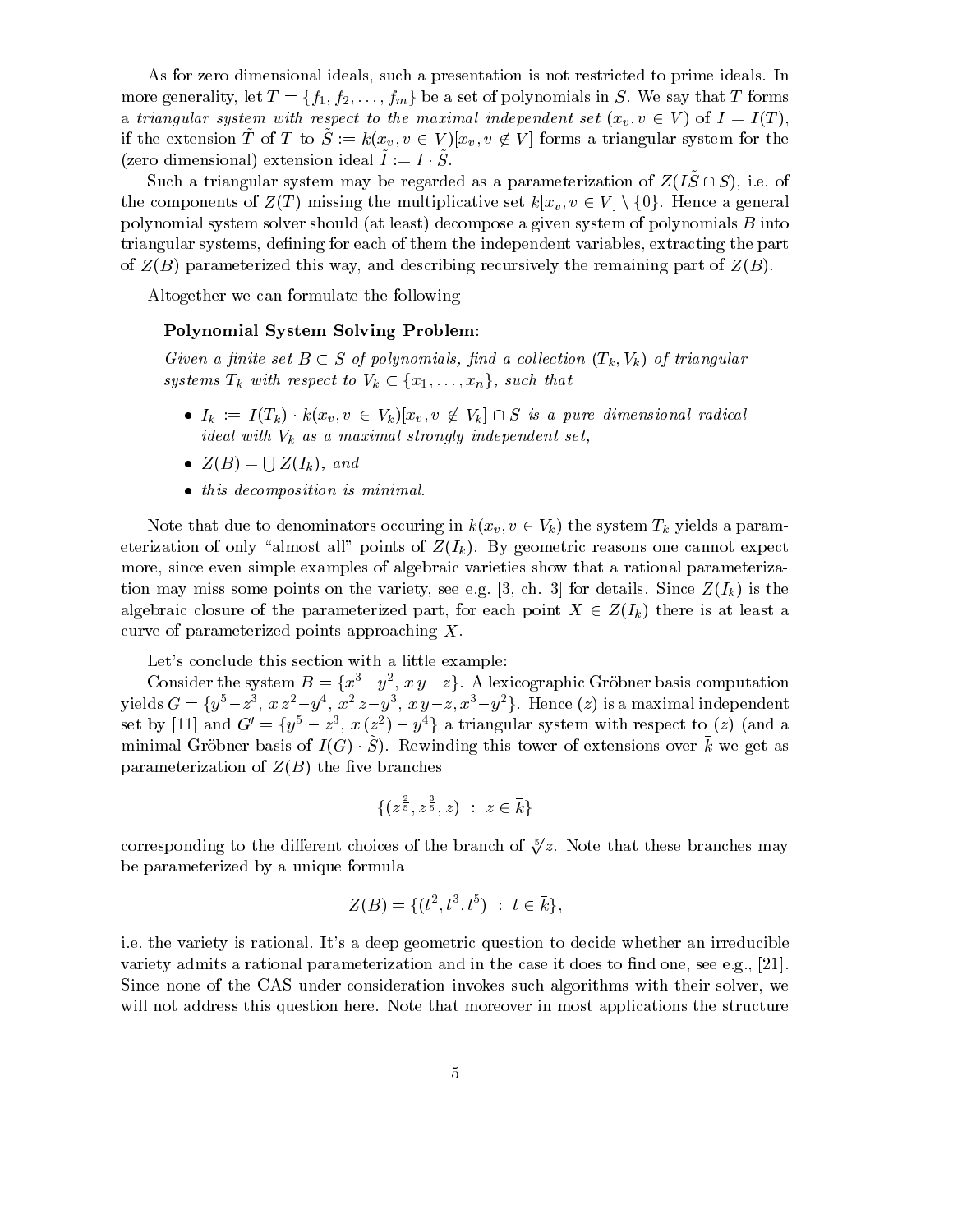of the prime components is very easy. Often they may be either regularly (polynomially) parameterized (reg. par.)

$$
\{x_k-p_k(x_1,\ldots,x_d) \mid k=d+1,\ldots,n\}, \ p_k \in k[x_1,\ldots,x_d],
$$

rationally parameterized (rat. par.)

$$
\{x_k - p_k(x_1, \ldots, x_d) \mid k = d + 1, \ldots, n\}, \ p_k \in k(x_1, \ldots, x_d)
$$

or are zero-dimensional primes in general position (g.p.)

$$
\{x_k - p_k(x_n) \mid k = 1, \ldots, n-1\} \cup \{p_n(x_n)\}, \ p_k \in k[x_n].
$$

## 3 A first example

To get a first impression about the power of the polynomial system solver implemented in different CAS, let's Solve a very simple one dimensional system like the Arnborg example A4, cf. [6].

$$
vars := \{w, x, y, z\}
$$
  
polys := {wxy + wxz + wyz + xyz, wx + wz + xy + yz, w + x + y + z, wxyz - 1}

The Gröbner factorizer yields easily the following (already prime) decomposition into two one dimensional components:

$$
\{\{w+y,x+z,yz-1\},\{w+y,x+z,yz+1\}\}
$$

MuPAD, Macsyma, and Mathematica obviously don't use the Gröbner factorizer. For example, MuPAD returns the answer

$$
\{ [w = -x - y - z, x = -\frac{z^5 - z}{z^4 - 1},z = RootOf(-y - z + y^2 z^3 + y^3 z^2, z),y = RootOf(-z^4 - y^2 z^2 + y^2 z^6 + 1, y) ] \}
$$

This looks like the result of a Gröbner basis computation without factorization. Besides the fact that  $\frac{z^2-z}{z^4-1}$  may be further simplified to z, the answer is very unsatisfactory since the last two expressions suggest that the zero set is finite. This can't be checked immediately, since there is no direct way to extract approximate solutions from this result.

Macsyma returns as answer the list

$$
\begin{aligned}\n\{\{w = -\% \text{r5}, x = \frac{1}{\% \text{r5}}, y = \% \text{r5}, z = -\frac{1}{\% \text{r5}}\}, \\
\{w = -\% \text{r6}, x = -\frac{1}{\% \text{r6}}, y = \% \text{r6}, z = \frac{1}{\% \text{r6}}\}, \\
\{w = -i, x = i, y = i, z = -i\}, \{w = i, x = -i, y = -i, z = i\}, \\
\{w = -1, x = 1, y = 1, z = -1\}, \{w = 1, x = -1, y = -1, z = 1\}, \\
\{w = -i, x = -i, y = i, z = i\}, \{w = i, x = i, y = -i, z = -i\}, \\
\{w = 1, x = 1, y = -1, z = -1\}, \{w = -1, x = -1, y = 1, z = 1\}\n\end{aligned}
$$

that contains the two expected one dimensional components together with a list of embedded points.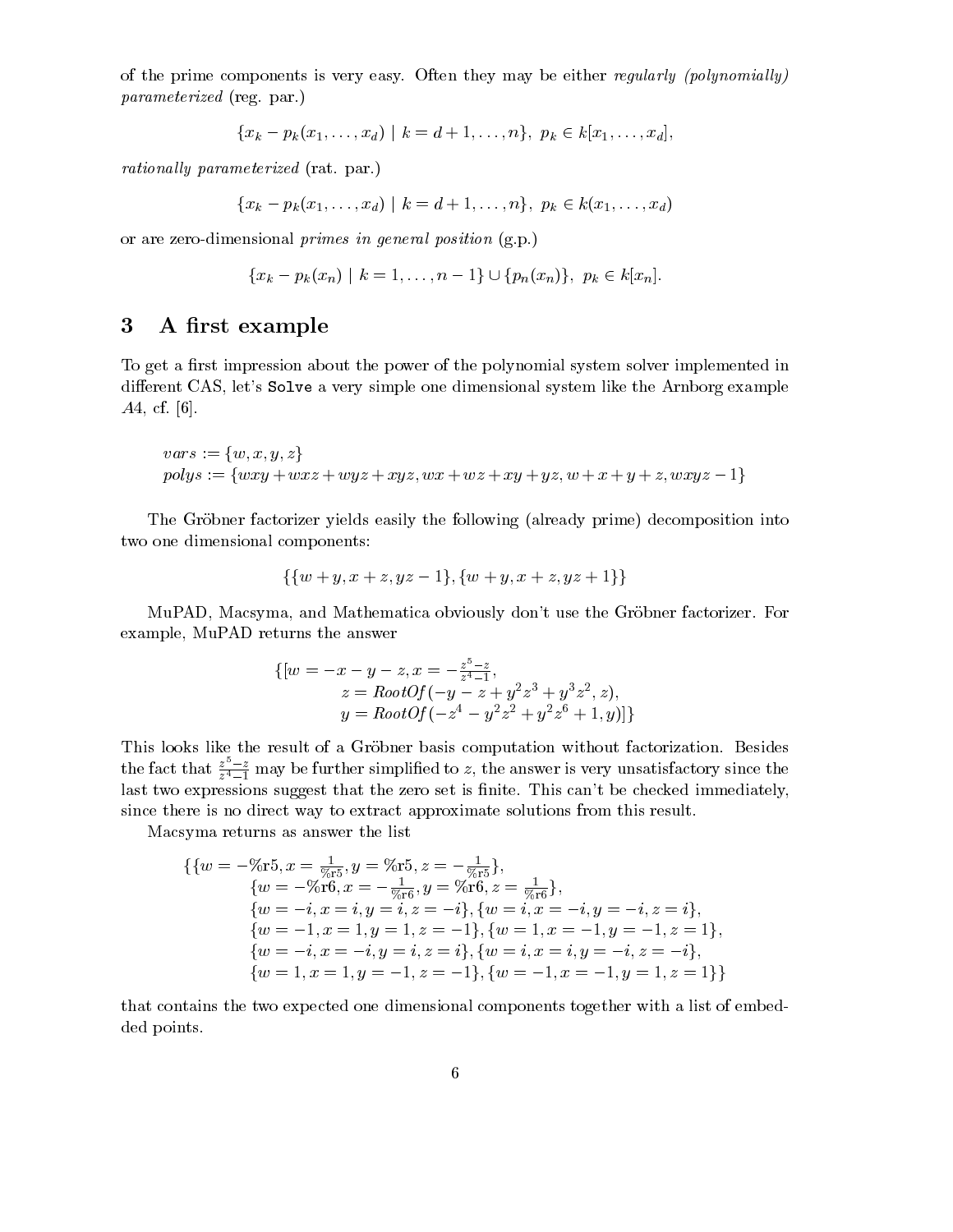Mathematica returns the following result

$$
\begin{array}{l}\n\{\{w \rightarrow -\frac{1}{z}, y \rightarrow \frac{1}{z}, x \rightarrow -z\}, \{w \rightarrow \frac{1}{z}, y \rightarrow -\frac{1}{z}, x \rightarrow -z\}, \\
\{x \rightarrow -\frac{1}{y}, z \rightarrow \frac{1}{y}, w \rightarrow -y\}, \{x \rightarrow \frac{1}{y}, z \rightarrow -\frac{1}{y}, w \rightarrow -y\}\n\}\n\end{array}
$$

together with a warning

Solve::svars: Warning: Equations may not give solutions for all "solve" variables.

We obtain four instead of two solution sets, possibly according to the fact whether  $z \neq 0$ or  $y \neq 0$  in  $yz - 1$  respectively  $yz + 1$ . Such a distinction is unnecessary, since  $yz = 1$ implies  $y, z \neq 0$ .

Maple and Reduce return the solution in the expected form

 $\{\{x=-z,y=z^{-1},w=-z^{-1},z=z\},\{x=-z,y=-z^{-1},w=z^{-1},z=z\}\}$ 

Calling solve(polys,vars) with Axiom 2.0 ends up with the message

Error detected within library code:

system does not have a finite number of solutions

whereas a direct call of the Gröbner factorizer

```
> groebnerFactorize polys
```
returns (almost) the expected answer

$$
[[1],[z+x,y+w,wx+1],[z+x,y+w,wx-1]]\\
$$

#### 4 Solving zero dimensional systems  $\overline{\mathbf{4}}$

As explained above, zeroes of univariate polynomials of degree five don't admit closed form representations in radicals in general and even for polynomials of degree 3 and 4, these expressions are usually so difficult that they cause great trouble during simplification of derived expressions. Moreover the evident degree reduction rule for a single RootOf symbol leads to a *normal representation* of rational expressions containing this symbol. Hence it has become a certain standard to represent algebraic numbers even of small degree occuring in the solution set of a polynomial system through a  $RootOf$  construct.

Functional symbols such as  $RootOf$  are ubiquitous objects in symbolic computations to construct new symbolic expressions from old ones. The target of the simplication system of a CAS is to make cooperate the inner world of the symbolic structure of the arguments and the outer world of the environment of the functional symbol, e.g. expanding arguments over function symbols, collecting expressions together, or applying rules to combinations of symbols.

In this context, the  $RootOf$  symbol plays a special role, since, different to most other functional symbols, it stands for a compound data structure and should expand in a proper way in different situations, i.e. expand partly or completely into the promised data structure under substitution of values for parameters, during approximate evaluation etc.

The first three examples show how different CAS manage this difficulty.

Example 1: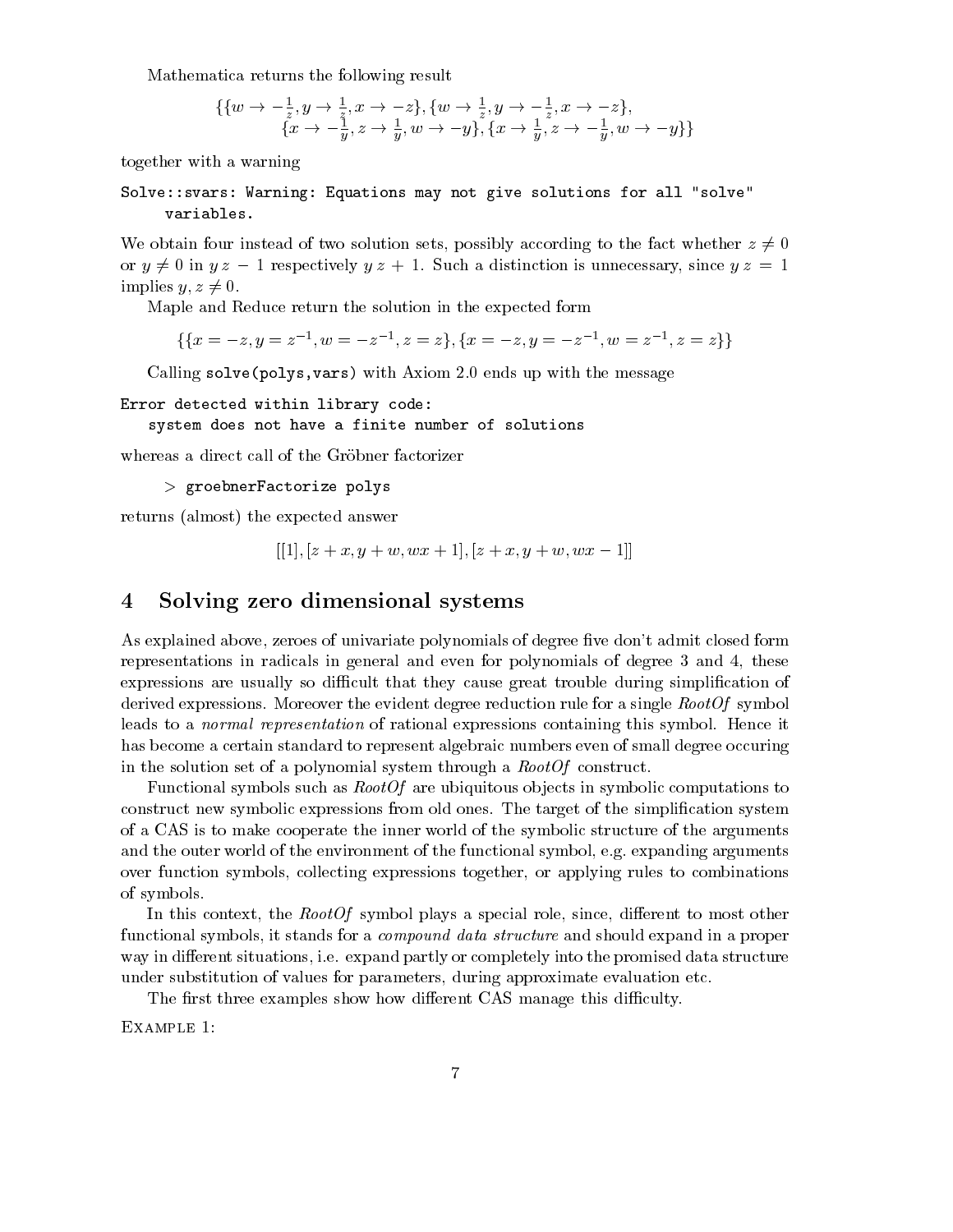$$
vars := \{x, y, z\}
$$
  
polys :=  $\{x^2 + y + z - 3, x + y^2 + z - 3, x + y + z^2 - 3\}$ 

This system has 8 different complex solutions. The set of solutions is stable under cyclic permutations of the coordinates as are the equations. Note that the univariate polynomial of least degree in z (and, by symmetry, also in x and in y) belonging to  $I(polys)$  has only degree 6.

Systems that involve factorization have no trouble decomposing this system. The CAS under consideration answer in the following way:

Maple:

$$
sol := \{ \{y = -3, x = -3, z = -3 \}, \{z = 1, x = 1, y = 1 \},
$$
  
\n
$$
\{z = RootOf(\_Z^2 - 2), y = RootOf(\_Z^2 - 2), x = -RootOf(\_Z^2 - 2) + 1 \},
$$
  
\n
$$
\{z = RootOf(\_Z^2 - 2), y = -RootOf(\_Z^2 - 2) + 1, x = RootOf(\_Z^2 - 2) \},
$$
  
\n
$$
\{x = -RootOf(-2 \_Z - 1 + \_Z^2) + 1, z = RootOf(-2 \_Z - 1 + \_Z^2),
$$
  
\n
$$
y = -RootOf(-2 \_Z - 1 + \_Z^2) + 1 \} \}
$$

Axiom:

$$
sol := [[x = 1, y = 1, z = 1], [x = -3, y = -3, z = -3],
$$
  
\n
$$
[x = -z + 1, y = -z + 1, 2z2 - 2z - 1 = 0],
$$
  
\n
$$
[x = z, y = -z + 1, z2 - 2 = 0], [x = -z + 1, y = z, z2 - 2 = 0]]
$$

Macsyma and Reduce:

$$
sol := \{ \{x = \sqrt{2} + 1, y = -\sqrt{2}, z = -\sqrt{2} \}, \{x = \sqrt{2}, y = \sqrt{2}, z = -\sqrt{2} + 1 \},
$$
  
\n
$$
\{x = \sqrt{2}, y = -\sqrt{2} + 1, z = \sqrt{2} \}, \{x = -\sqrt{2} + 1, y = \sqrt{2}, z = \sqrt{2} \},
$$
  
\n
$$
\{x = -\sqrt{2}, y = \sqrt{2} + 1, z = -\sqrt{2} \}, \{x = -\sqrt{2}, y = -\sqrt{2}, z = \sqrt{2} + 1 \},
$$
  
\n
$$
\{x = 1, y = 1, z = 1 \}, \{x = -3, y = -3, z = -3 \} \}
$$

Mathematica and MuPAD have some trouble to extract the solution set in such clarity. Mathematica returns the correct answer

$$
sol := \{ \{x \to -3, y \to -3, z \to -3 \}, \{x \to 1, y \to 1, z \to 1 \},
$$
  
\n
$$
\{x \to 2\sqrt{2} + \frac{8}{2-4\sqrt{2}} - \frac{2\sqrt{2}}{2-4\sqrt{2}}, y \to \frac{-8+2\sqrt{2}}{2-4\sqrt{2}}, z \to \frac{2-2\sqrt{2}}{2} \},
$$
  
\n
$$
\{x \to \frac{1-\sqrt{9-4\sqrt{2}}}{2}, y \to \frac{1+\sqrt{1-4(-2+\sqrt{2})}}{2}, z \to \sqrt{2} \},
$$
  
\n
$$
\{x \to \frac{1+\sqrt{9-4\sqrt{2}}}{2}, y \to \frac{1-\sqrt{1-4(-2+\sqrt{2})}}{2}, z \to \sqrt{2} \},
$$
  
\n
$$
\{x \to -2\sqrt{2} + \frac{8}{2+4\sqrt{2}} + \frac{2\sqrt{2}}{2+4\sqrt{2}}, y \to \frac{-8-2\sqrt{2}}{2+4\sqrt{2}}, z \to \frac{2+2\sqrt{2}}{2} \},
$$
  
\n
$$
\{x \to \frac{1-\sqrt{9+4\sqrt{2}}}{2}, y \to \frac{1+\sqrt{1-4(-2-\sqrt{2})}}{2}, z \to -\sqrt{2} \},
$$
  
\n
$$
\{x \to \frac{1+\sqrt{9+4\sqrt{2}}}{2}, y \to \frac{1-\sqrt{1-4(-2-\sqrt{2})}}{2}, z \to -\sqrt{2} \},
$$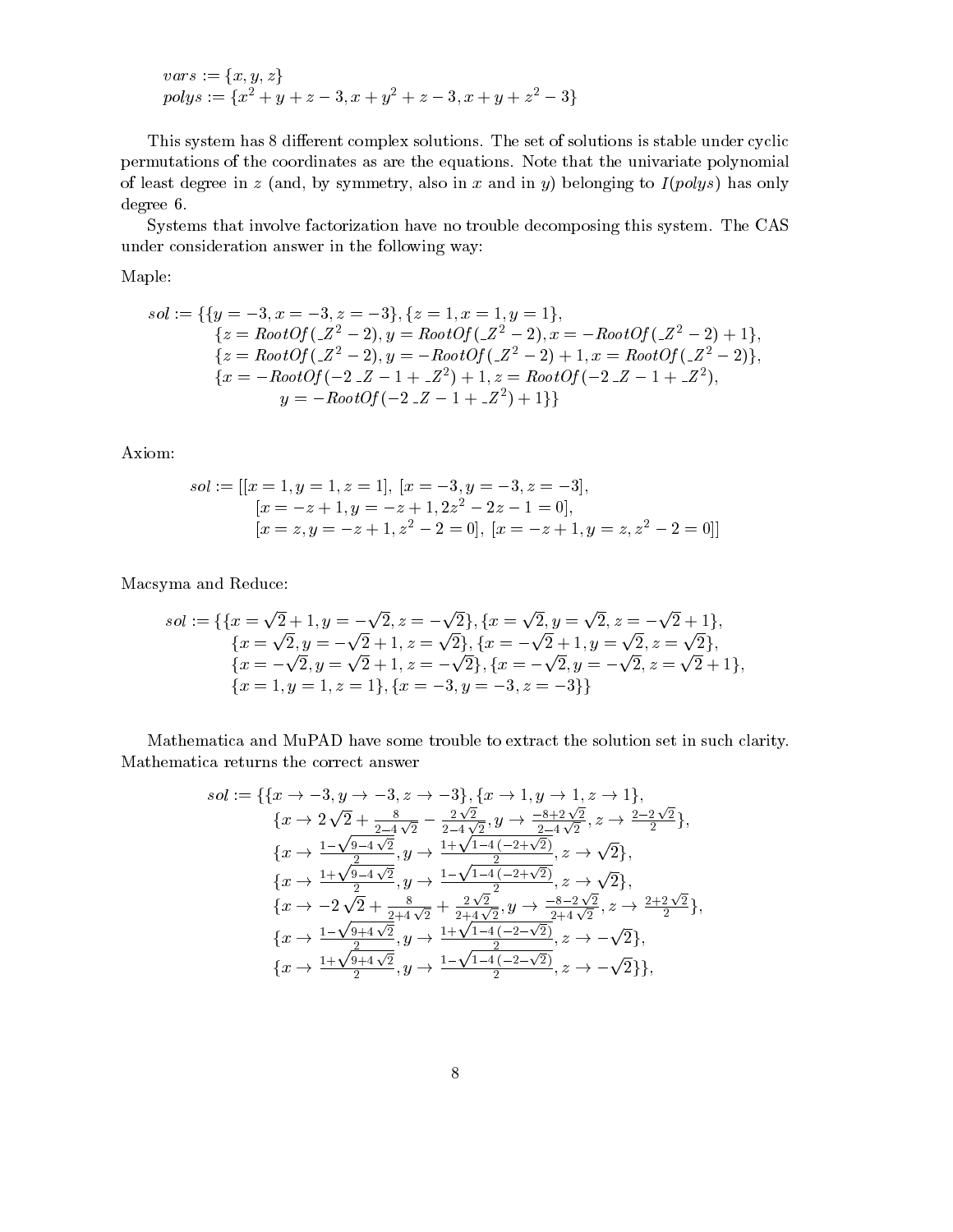but even another application of Simplify doesn't convert the result into the simple form returned by Reduce<sup>-</sup>.

The result of MuPAD is even worse. It returns a single solution

$$
sol := \{ [x = 3 - z^2 - y, y = -\frac{z^4 - 5z^2 + 6}{2z^2 - 4}, z = RootOf(-8z + 19z^2 + 4z^3 - 10z^4 + z^6 - 6)] \},
$$

containing a *RootOf* expression of a reducible polynomial in z. Since the corresponding Gröbner basis isn't yet triangular, one has to be careful with prolongations of the zeroes of this polynomial as z-coordinates to whole solution triples  $(x, y, z)$ . Indeed, two of them,  $z = \pm \sqrt{2}$ , may be prolongated in two different ways each, and the formula given for y fails in this case. Such a behaviour demonstrates once more the fact that it is not so easy to extract a description of the solution set from a single (classical) Gröbner basis of  $I(B)$ . Note that different to the other systems, MuPAD doesn't offer a subsequent numerical evaluation of sol.

We conclude, that (for multivariate systems) Maple and Axiom use the  $RootOf$  notation even for algebraic numbers of degree 2 whereas Reduce, Macsyma and Mathematica promise to handle such square root symbols as \normal" numbers. But even simple square roots of integers may already cause trouble as in the Mathematica output of the solution above. Although Reduce has no problem handling the square roots here, also in general, it often runs into trouble with the default setting of the switch rationalize to off. Correct (in the given context) simplications of square roots of complicated symbolic expressions cause problems to all the CAS under consideration, see e.g., example 10 below.

Note that although Maple offers quite powerful algorithms to deal with the RootOf symbol3, the return data type design of  $\mathit{RootU}_I$  ( $P$  (x), x) is not satisfactory. Due to the above syntax, it promises to return one of the roots of  $P(x)$  instead all of them. Hence different calls to  $RootOf$  should choose such a root independently. This is required for different elements of sol, but not for different calls of  $RootOf$  inside the same element of sol. The procedure allvalues tries to expand the different roots properly either in radicals (up to degree 4) or to approximate them numerically. It may be called with a second parameter d to indicate that the same  $RootOf$  symbol in different places has to be expanded identically . Issuing

```
> map(allvalues,sol,d);
```
we obtain the same answer as Macsyma and Reduce for this example. Note that this approach run into trouble with nested RootOf expressions in ex. 4 below.

The concisest solution for these problems is offered by Mathematica: It's Roots command returns a (promise of a) logical conjunction of zeroes that is handled properly by

 $>$  sum( $Q(x)$ , 'x'=RootOf( $P(x)$ , x))

returns a closed formula for polynomials  $P(x)$  and  $Q(x)$ .

<sup>&</sup>lt;sup>2</sup>Note that nevertheless the resubstitution

<sup>&</sup>gt; polys/.sol//Simplify

proves the correctness of Mathematica's result inside the system.

<sup>&</sup>lt;sup>3</sup>For example, the command

 $4d$  was changed to dependent in Maple version V.4.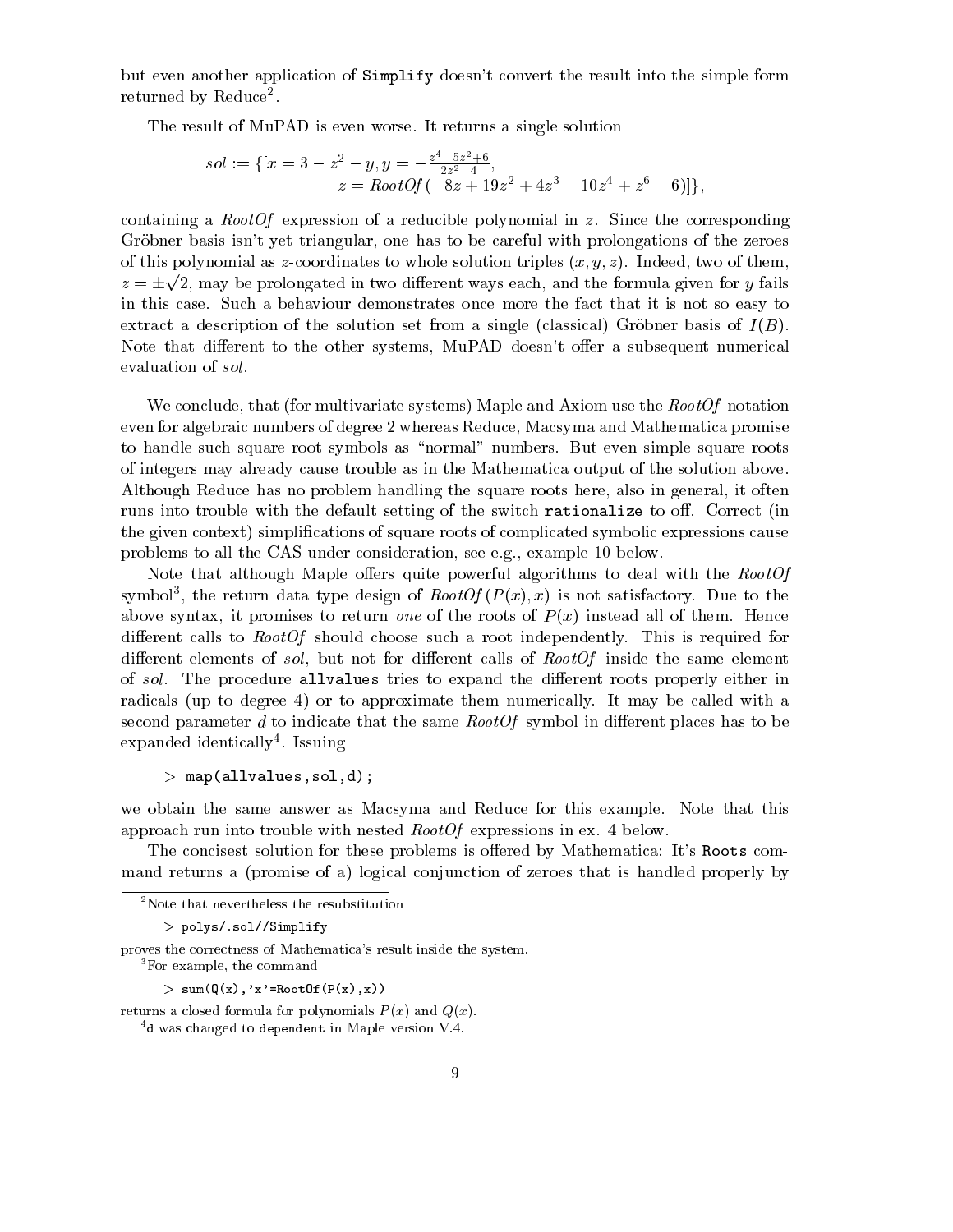subsequent substitutions, approximate evaluations, etc. The ToRules operator transforms such a logical expression into a *Sequence*, i.e. (a promise of) comma separated expressions that automatically expand in the argument list of functional symbols with variable argument list length (Set, List, etc.) whenever possible. For example, the parametric equation  $f = x^5 - 5x^3 + 4x + a$  yields with

$$
>\texttt{Solve} \;[\texttt{f==0,x}]
$$

the answer

$$
\{\texttt{ToRules}[\texttt{Roots}[4~x-5~x^3+x^5=-a,x]]\}
$$

that expands under the substitution  $\frac{1}{2}$ . a  $\rightarrow$  0 automatically into

$$
\{\{x \to 2\}, \{x \to 1\}, \{x \to 0\}, \{x \to -1\}, \{x \to -2\}\}\
$$

Reduce uses the RootOf symbol in a sense like Maple, but binds its value for a single solution to a variable, hence resolving the ambiguity discussed above in a proper way. Expansion into a list of individual solutions is done in two steps. First, the  $RootOf$  symbol is changed automatically into the one of symbol with the desired list as argument. Second, the user may call the command expand cases to expand this functional expression properly inside a list of solutions. For the polynomial  $f$ , we get successively

```
> solve(f,x);
```

$$
\{x = \texttt{root\_of}(a + \_x^5 - 5 \cdot \_x^3 + 4 \cdot \_x, \_x)\}
$$

 $>$  sub(a=0,ws);

$$
\{x = \text{one\_of}(\{2, 1, 0, -1, -2\})\}
$$

 $>$  expand\_cases(ws);

$$
\{x = 2, x = 1, x = 0, x = -1, x = -2\}.
$$

Axiom follows another strategy. It doesn't introduce RootOf symbols in the output of the solve command, but returns a list of (simplied) systems of equations instead, that may be further simplied with the usual system command. To extract e.g., (real) approximate solutions from the above symbolic answer one may call

```
> realsol:=concat([solve(u,0.001) for u in sol])
```
and then check the answer by

 $>$  [[subst(u,v) for u in polys] for v in realsol].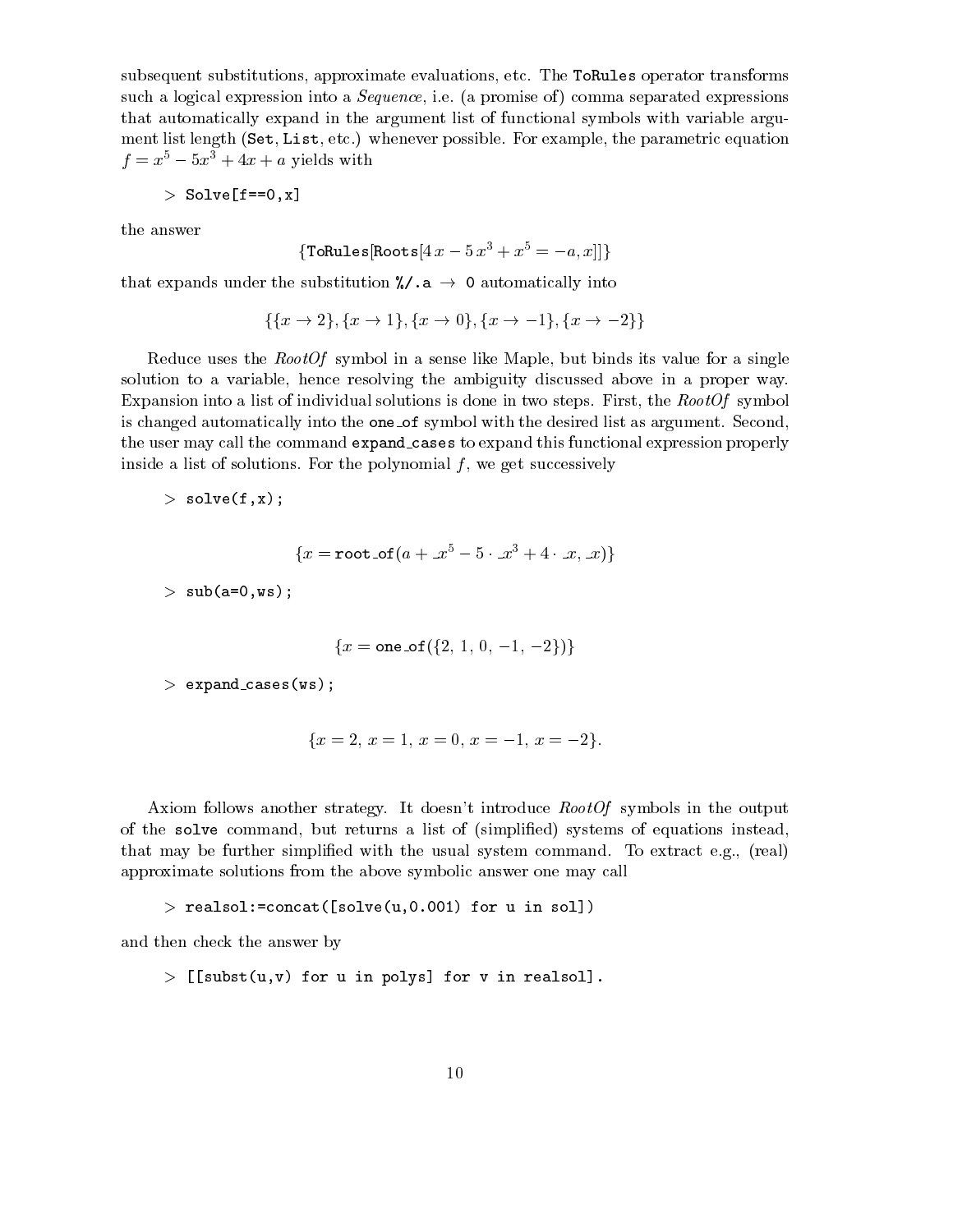A great difficulty for the CAS that use a  $RootOf$  notion remains the proper simplification of expressions involving such symbols. A good benchmark for these capabilities is the resubstitution test, i.e. the test whether the CAS may prove that the produced solutions satisfy the initial equations. In our experiments only Maple was able to do these simpli cations with satisfactory success, possibly after a subsequent call to the algebraic simplier evala, that is not invoked with simplify.

Example 2:

$$
vars := \{x, y\}
$$
  
polys :=  $\{x^4 + y + 1, y^4 + y + 1\}$ 

This example has 16 different complex solutions, none of them being real. It demonstrates both the difference between an early use of  $RootOf$  expressions as in Axiom, Maple and Reduce, full radical expansion of solutions of equations up to degree 4 as in Mathematica <sup>5</sup> , and the dierence between triangular systems and a complete decomposition into isolated prime components.

To begin with, note that for  $x>y$ , the given system of equations is already in triangular form. Moreover, it is easily seen that  $x^4 - y^4$  belongs to  $I(polys)$ , i.e. the solution set may be decomposed into

$$
Z(polys) = Z(x + y, y4 + y + 1) \cup Z(x - y, y4 + y + 1) \cup Z(x2 + y2, y4 + y + 1).
$$

Reduce ends up with the original triangular systems

$$
sol := \{ \{x = RootOf(x^4 + x + 1, x), y = RootOf(x + y^4 + 1, y)\} \}
$$

whereas Maple and Axiom find the decomposition (probably by some ad hoc method).

Mathematica computes 16 explicit solutions sol, very complicated formulae, that it isn't able to handle further symbolically. For example, the test

```
> polys/.sol//Simplify
```
fails to return 0. Checking the numerical approximations N[sol] with

```
> polys/.N[sol]
```
we detect 8 of the 16 approximations to be wrong.<sup>6</sup>

Macsyma resolves all that "trouble" in a different way: If results become too complicated it switches automatically to numerical solutions. For this purpose there are several root finding devices as e.g., for real and complex roots, for counting roots inside a real interval, for approximation of roots by different methods, etc. No  $RootOf$  philosophy is

$$
\{ [y = RootOf(-y^2 + RootOf(x + y^2 + 1, y)), x = RootOf(x + x^4 + 1)] \}.
$$

 $6$ Note that this default behaviour may be turned off by

```
> SetOptions[Roots,Cubics->False,Quartics->False]
```
Then the resulting expression is evaluated numerically in a proper way.

<sup>5</sup>MuPAD returns the strange answer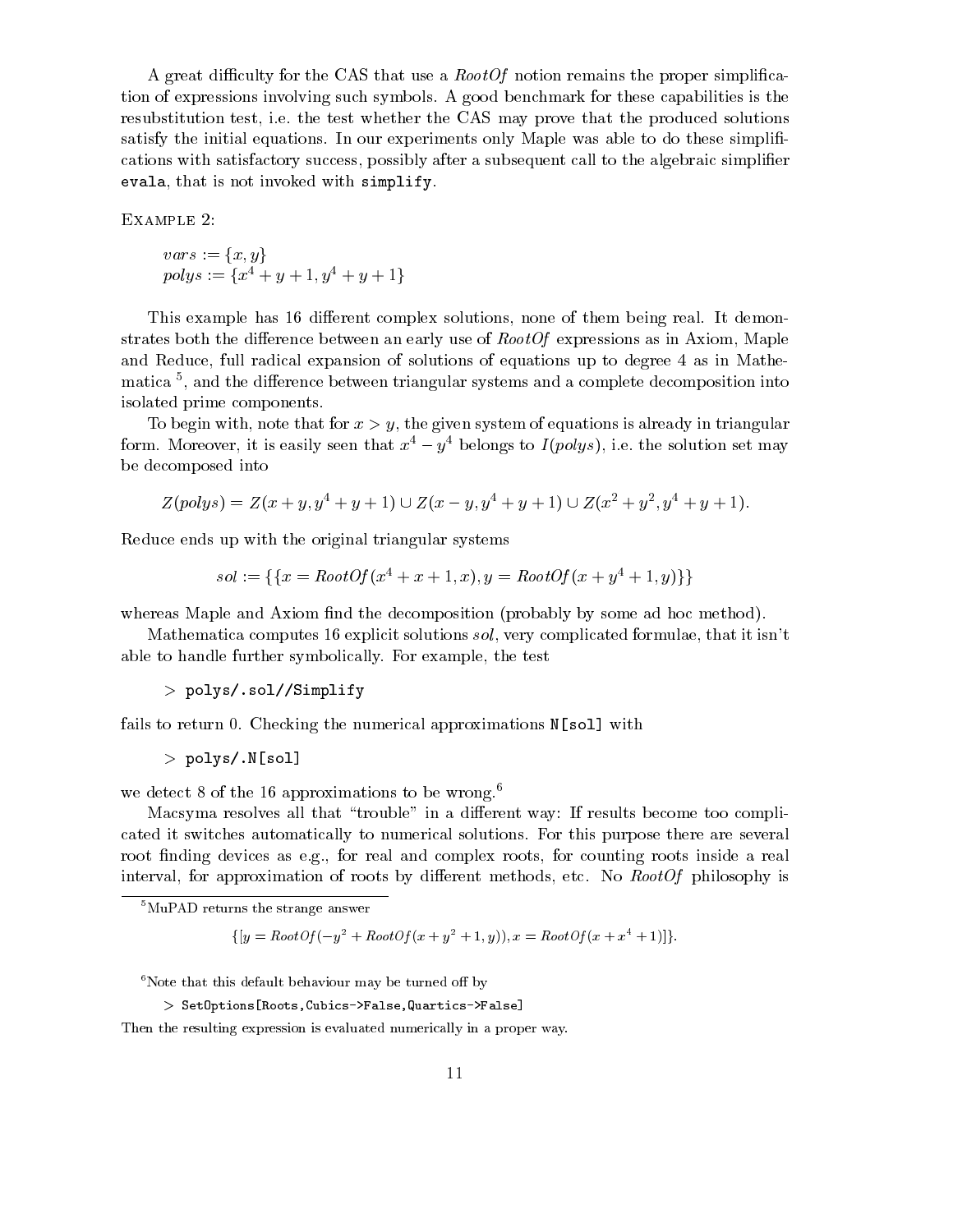supported. Of course, such an approach doesn't work for equations with parametric coef ficients as, e.g., for  $f = x^5 - 5x^3 + 4x + a$ . For those systems Macsyma follows the same philosophy as Axiom, i.e. returns simplied equations that may be subsequently handled with the Lisp-like system language.

Let's digress for a moment to the numerical solving capabilities for zero dimensional systems offered by the other CAS in the case the user isn't satisfied with the symbolic answer (as it probably will be the case in our situation).

As we already mentioned, Mathematica is best suited for such approximate solutions, since the numerical evaluator may be involved in a unified way in almost all situations. Besides the easy (but in this case wrong) approximate evaluation of the symbolic results themselves, one can also solve the system approximately with

> NSolve[polys,vars]

to obtain 16 correct solutions.

For Axiom we may proceed as above. Starting from the symbolic solution

 $>$  sol:=solve(polys, vars)

the complex system's solver

 $>$  csol:=concat([complexSolve(u,0.00001) for u in sol])

may be involved. It returns 16 complex solutions that may be checked to be correct in the same manner as above

 $>$  [[subst(u,v) for u in polys] for v in csol]

Reduce invokes approximate algorithms, switching with on rounded to floating point arithmetic. Calling solve (polys, vars) directly returns the 16 complex solutions. The situation becomes more difficult starting from the symbolic solution sol. Switching to floating point arithmetic, the root of expressions are changed into one of expressions

$$
\begin{aligned} \{ \{x = \text{one\_of}(\{0.934099289461 * i + 0.727136084491, \dots\}), \\ y = \text{one\_of}(\{(-(x+1))^{0.25} * i, \dots\}) \} \}, \end{aligned}
$$

that may be expanded via Expand Cases into 16 complex solutions

 $\{ \{x = 0.934099289461 * i + 0.727136084491, y = (- (x + 1))^{0.25} * i \}, \ldots \}$ 

In each of them  $y$  is expressed not as a complex number but as a formula, and even resubstitution doesn't simplify these expressions to complex numbers since Reduce can't compute powers of complex numbers with real exponents.

Maple's fsolve returns only a single numerical approximate solution instead of all of them. Expanding the  $RootOf$  expressions with allvalues fails in reasonable time, since it tries to express them in radicals. There is no way to avoid this.

MuPAD has not yet facilities to extract numerical solutions from the above system.

EXAMPLE 3: The Katsura example K4, [2, p. 91]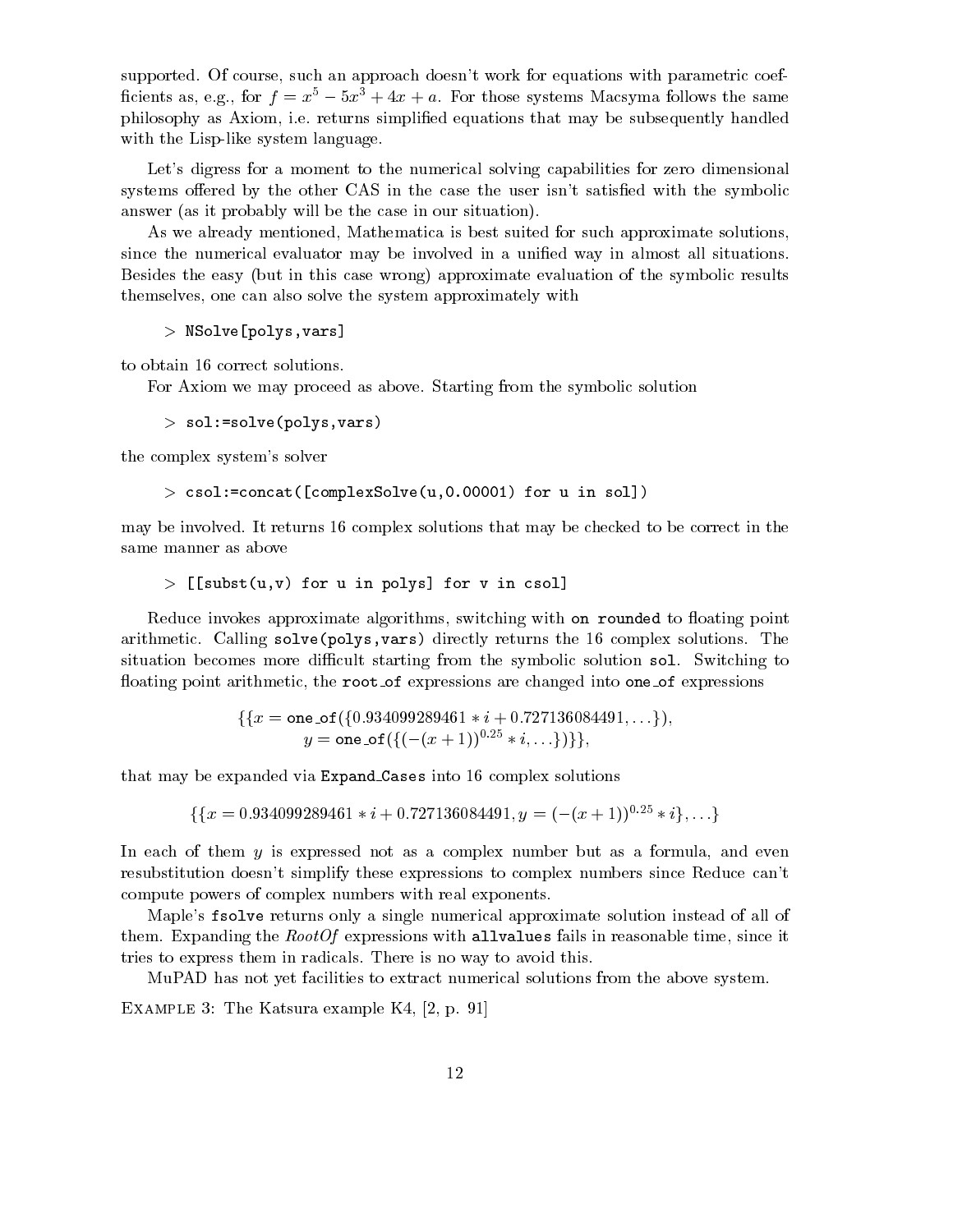$$
vars:=\{u_0, u_1, u_2, u_3\}\\polys:=\{u_0+2u_1+2u_2+2u_3-1, u_0^2+2u_1^2+2u_2^2+2u_3^2-u_0,\\2u_0u_1+2u_1u_2+2u_2u_3-u_1, 2u_0u_2+u_1^2+2u_1u_3-u_2\}
$$

Its zero set decomposes into two points with rational coordinates and another one with coordinates depending on an algebraic number of degree 6. Reduce, Maple and Axiom return almost immediately the correct answer

$$
[ [u_0 = 1, u_1 = 0, u_2 = 0, u_3 = 0], [u_0 = \frac{1}{3}, u_1 = 0, u_2 = 0, u_3 = \frac{1}{3}],
$$
  
\n
$$
[u_0 = \frac{-381533328 \ u_3^5 + 97717752 \ u_3^4 + 12529296 \ u_3^3 - 5057432 \ u_3^2 + 7598 \ u_3 + 147793}{168945},
$$
  
\n
$$
u_1 = \frac{-5452920 \ u_3^5 + 1977048 \ u_3^4 + 589356 \ u_3^3 - 177864 \ u_3^2 - 17866 \ u_3 + 4768}{11263},
$$
  
\n
$$
u_2 = \frac{272560464 \ u_3^5 - 78514596 \ u_3^4 - 15104988 \ u_3^3 + 5196676 \ u_3^2 + 95246 \ u_3 - 60944}{168945},
$$
  
\n42768  $u_3^6 - 16848 \ u_3^5 - 432 \ u_3^4 + 904 \ u_3^3 - 72 \ u_3^2 - 12 \ u_3 + 1 = 0 ]],$ 

that expands numerically into the 2 rational, 4 real and 2 complex conjugate solutions. This can be proved with Axiom, Maple and Reduce as indicated during the discussion of example 2.

Mathematica returns a complicated formula with five (!) nested Roots expressions to determine the four indeterminates, that nevertheless correctly evaluates numerically to the 8 solutions of the system under consideration.

Macsyma finds the two rational and one further real solution.

Let's conclude this section with some more difficult examples, collecting the results in Table 1a  $-$  1e. The first two columns (symbSolve) are devoted to the symbolic solver's behaviour. The structure column collects information about the degree of the different branches. The latter columns describe the numeric solver's output (numSolve1) and the numeric approximation of the symbolic results (numSolve2). All timings are given in seconds of CPU-time as reported by the corresponding CAS.

|             | symbSolve |                | numSolve1         |        | numSolve2 |           |
|-------------|-----------|----------------|-------------------|--------|-----------|-----------|
|             | time      | structure      | structure<br>time |        | time      | structure |
| Axiom       | 10.8      | (2x1 1x6)      | 134.6             | 8 sol. | 176.2     | 8 sol.    |
| Macsyma     | 10.2      | 3 sol.         |                   |        |           |           |
| Maple       | $1.6\,$   | (2x1 1x6)      |                   |        | $0.3\,$   | 8 sol.    |
| Mathematica | 0.4       | 5 nested Roots | 0.5               | 6 sol. | 0.1       | 8 sol.    |
| Reduce      | $0.6\,$   | $(2x1 \ 1x6)$  | 8 sol.<br>2.6     |        | $0.5\,$   | 8 sol.    |

Let's start with the results for the example 3:

Table 1a: Solving example 3

Example 4:

$$
vars := \{x, y, z\}
$$
  
polys :=  $\{x^3 + y + z - 3, x + y^3 + z - 3, x + y + z^3 - 3\}$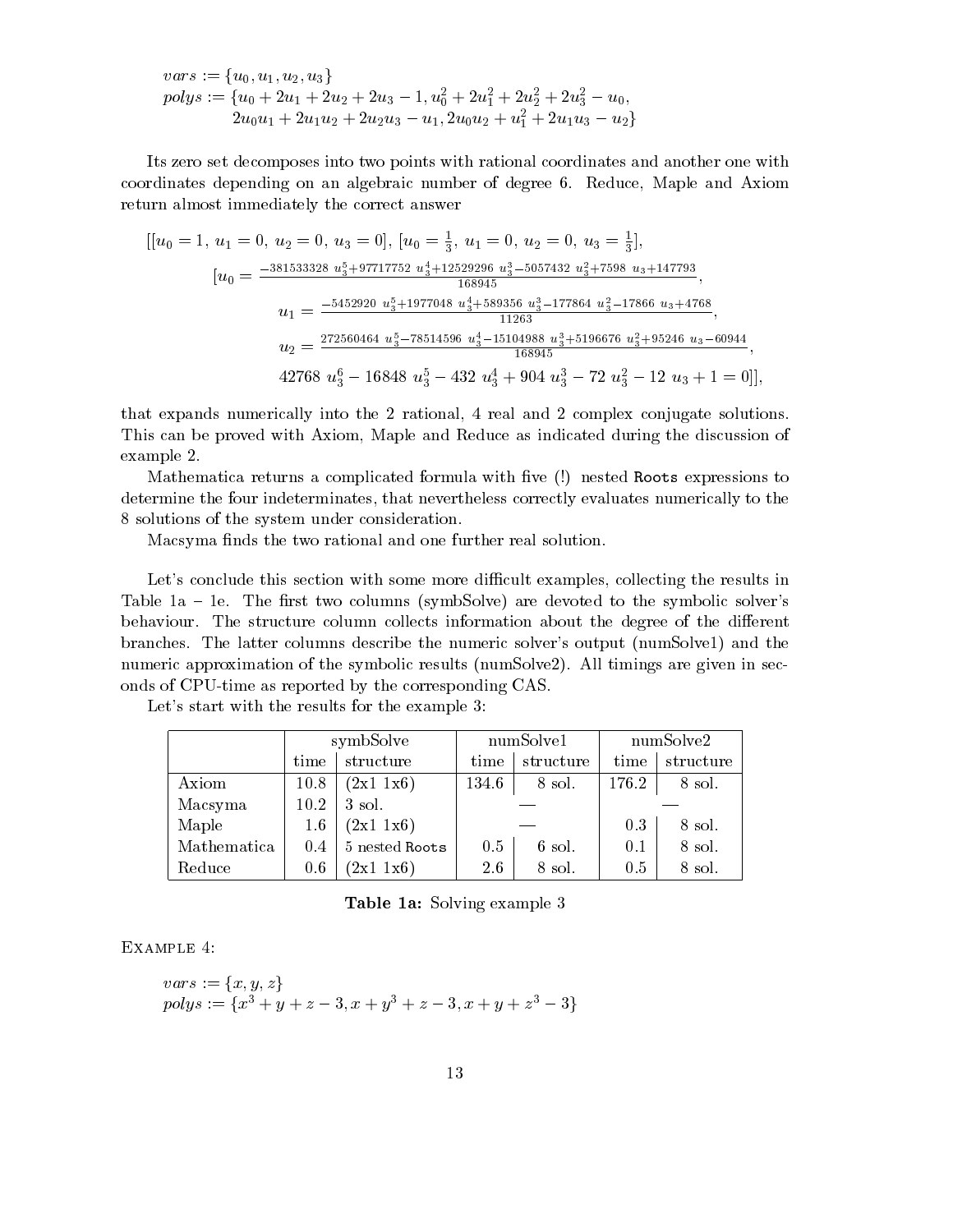The result contains several branches of degree 6, some of them are quadratic extensions of cubic ones. This explains the different branching of Reduce compared to Maple and Axiom.

|             |       | symbSolve         |                   | numSolve1 |         | numSolve2 |  |
|-------------|-------|-------------------|-------------------|-----------|---------|-----------|--|
|             | time  | structure         | time<br>structure |           | time    | structure |  |
| Axiom       | 61.9  | (1x1 1x2 4x6)     | 383               | 27 sol.   | 251     | 27 sol.   |  |
| Macsyma     | 39.9  | 25 sol.           |                   |           |         |           |  |
| Maple       | 2.8   | (1x1 1x2 4x6)     |                   |           |         | 39 sol.   |  |
| Mathematica | 160.7 | 11 branches       | 0.54              | $18$ sol. | 0.4     | 21 sol.   |  |
| Reduce      | 1.7   | $(3x1\;2x3\;3x6)$ | 14.4              | $27$ sol. | $1.5\,$ | 27 sol.   |  |

|  |  |  | <b>Table 1b:</b> Solving example 4 |  |
|--|--|--|------------------------------------|--|
|--|--|--|------------------------------------|--|

Note that both Maple and Mathematica expand their symbolic results into a wrong number of solutions. Maple expands one of the branches of degree 6 improperly: A  $RootOf$  symbol of degree 2 nested with another RootOf symbol of degree 3 is expanded into 18 instead of 6 solutions, probably due to a wrong application of allvalues. Surprisingly enough, resubstitution proves only 6 of these solutions to be wrong.

Example 5: The Arnborg example A5, [6]

$$
vars := \{v, w, x, y, z\}
$$
  
\n
$$
polys := \{v + w + x + y + z,
$$
  
\n
$$
v w + v z + w x + x y + y z,
$$
  
\n
$$
v w x + v w z + v y z + w x y + x y z,
$$
  
\n
$$
v w x y + v w x z + v w y z + v x y z + w x y z,
$$
  
\n
$$
v w x y z - 1\}
$$

This is already a quite hard example. The ideal is radical and of degree 70, i.e. has 70 different complex solutions.

|        | symbSolve |                  | numSolve1 |           | numSolve2         |                                        |
|--------|-----------|------------------|-----------|-----------|-------------------|----------------------------------------|
|        | time      | structure        | time      | structure | time              | structure                              |
| Axiom  | 34 677    | (5x2 15x4)       | 49 276    | 70 sol.   | 202               | 70 sol.                                |
| Maple  | 740       | (5x2 10x4 2x16)  |           |           | zero divide error |                                        |
| Reduce | 13.5      | (10x1 12x4 1x12) | 82.4      | 70 sol.   |                   | <i>RootOf</i> not<br>properly expanded |

#### Table 1c: Solving example 5

Macsyma and Mathematica were unable to crack this example. MuPAD returned a strange result, consisting of a single branch containing an equation of degree 15 for z and an equation of degree 2 depending on  $z$  for  $y$ . Altogether this may be expanded into at most 30 solutions. For numSolve2, Reduce couldn't resolve the complicated  $RootOf$  expression properly. Maple couldn't expand the symbolic branches, too, but crashed with a zero divide error.

Example 6: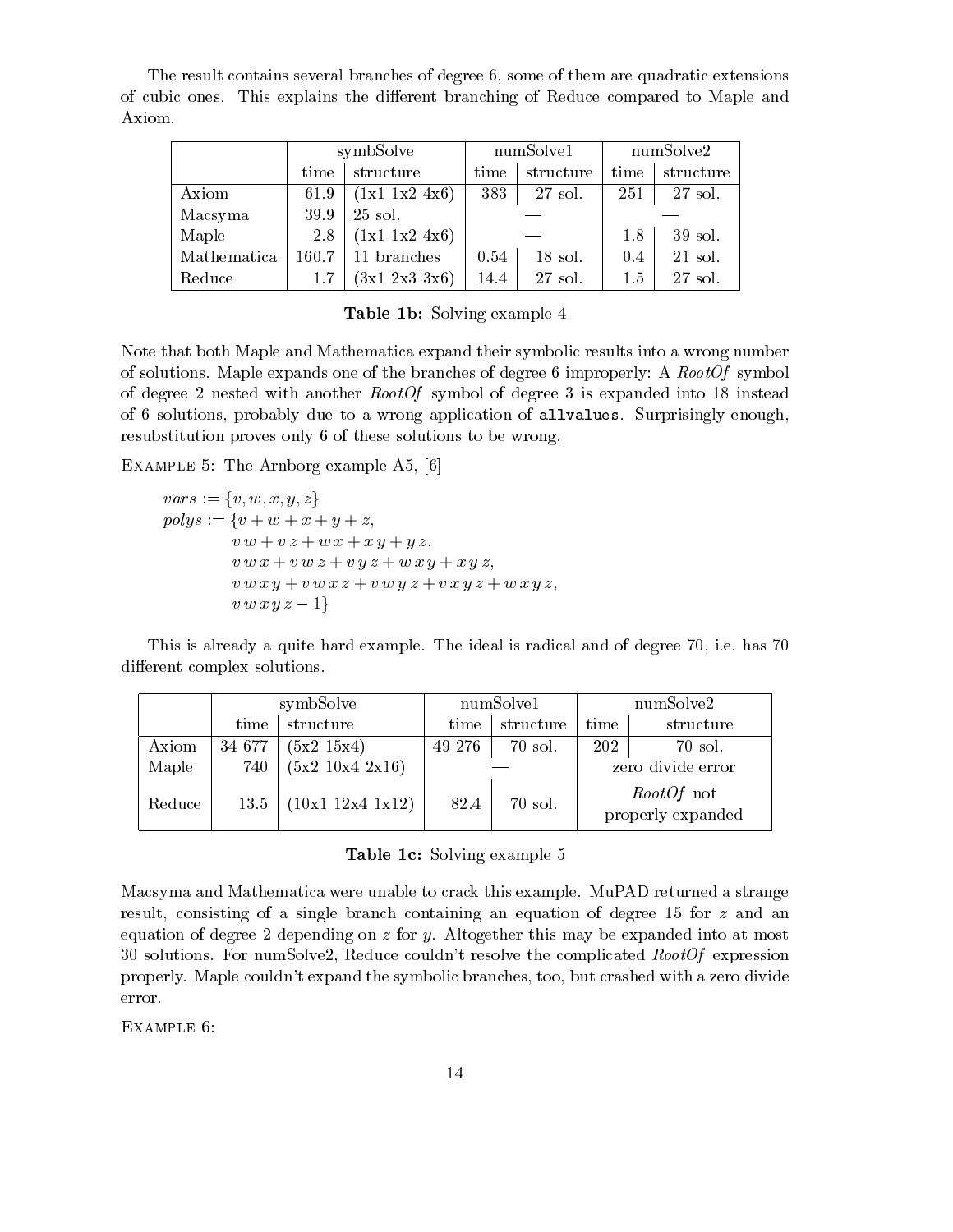$$
vars := \{x, y, z\}
$$
  
polys :=  $\{x^3 + y^2 + z - 3, x + y^3 + z^2 - 3, x^2 + y + z^3 - 3\}$ 

|             | symbSolve |                | numSolve1 |           | numSolve2 |           |
|-------------|-----------|----------------|-----------|-----------|-----------|-----------|
|             | time      | structure      | time      | structure | time      | structure |
| Axiom       | 47.7      | (1x1 1x2 1x24) | > 25000   |           | > 25000   |           |
| Macsyma     | 36.7      | 25 sol.        |           |           |           |           |
| Maple       | 11.3      | (1x1 1x2 1x24) |           |           | 5.6       | 27 sol.   |
| Mathematica | 4396      | (3x1 1x24)     | 593       | 3 sol.    | 0.6       | 27 sol.   |
| Reduce      | 21.1      | (3x1 1x24)     | 60.2      | 27 sol.   | 13.5      | 27 sol.   |

| <b>Table 1d:</b> Solving example 6 |  |  |  |
|------------------------------------|--|--|--|
|------------------------------------|--|--|--|

Example 7: The Katsura example K5, [2, p.91]

 $vars := \{u_0, u_1, u_2, u_3, u_4\}$  $polys := \{u_0 + 2u_1 + 2u_2 + 2u_3 + 2u_4 - 1,$  $u_0^+ + 2u_1^- + 2u_2^- + 2u_3^+ + 2u_4^- - u_0$  $2u_0u_1 + 2u_1u_2 + 2u_2u_3 + 2u_3u_4 - u_1$  $2u_0u_2 + u_1 + 2u_1u_3 + 2u_2u_4 - u_2,$  $2u_0u_3 + 2u_1u_2 + 2u_1u_4 - u_3$ 

|        | symbSolve |                      |         | numSolve1 | numSolve2 |                        |
|--------|-----------|----------------------|---------|-----------|-----------|------------------------|
|        | time      | structure            | time    | structure | time      | $\mathsf{I}$ structure |
| Axiom  | 80.0      | $(2x1 \ 1x2 \ 1x12)$ | > 25000 |           | > 25000   |                        |
| Maple  | 127.5     | (2x1 1x2 1x12)       |         |           | 0.9       | $16$ sol.              |
| Reduce | 27.2      | $(4x1 \; 1x12)$      | 34.1    | $16$ sol. | 2.4       | $16$ sol.              |

| <b>Table 1e:</b> Solving example 7 |  |  |  |
|------------------------------------|--|--|--|
|------------------------------------|--|--|--|

Macsyma and Mathematica were unable to crack this example.

### 5 Zero dimensional systems with parameters

As explained in section 2, zero dimensional polynomial systems with parameters play an important intermediate role solving polynomial systems with infinitely many solutions. Let's therefore study the behaviour of the different CAS on this topic separately.

Considering e.g., the parametric (linear) system in the variables  $\{x, y\}$ 

$$
polys := \{a\,x \,+\, y \,-\, 1,\, x \,+\, a\,y \,-\, 1\}
$$

one may pose the following two different problems:

- (1) Find a description of the solution set for each possible value of the parameter a.
- (2) Find a description of the "generic" solution set valid for "almost all" values of  $a$ .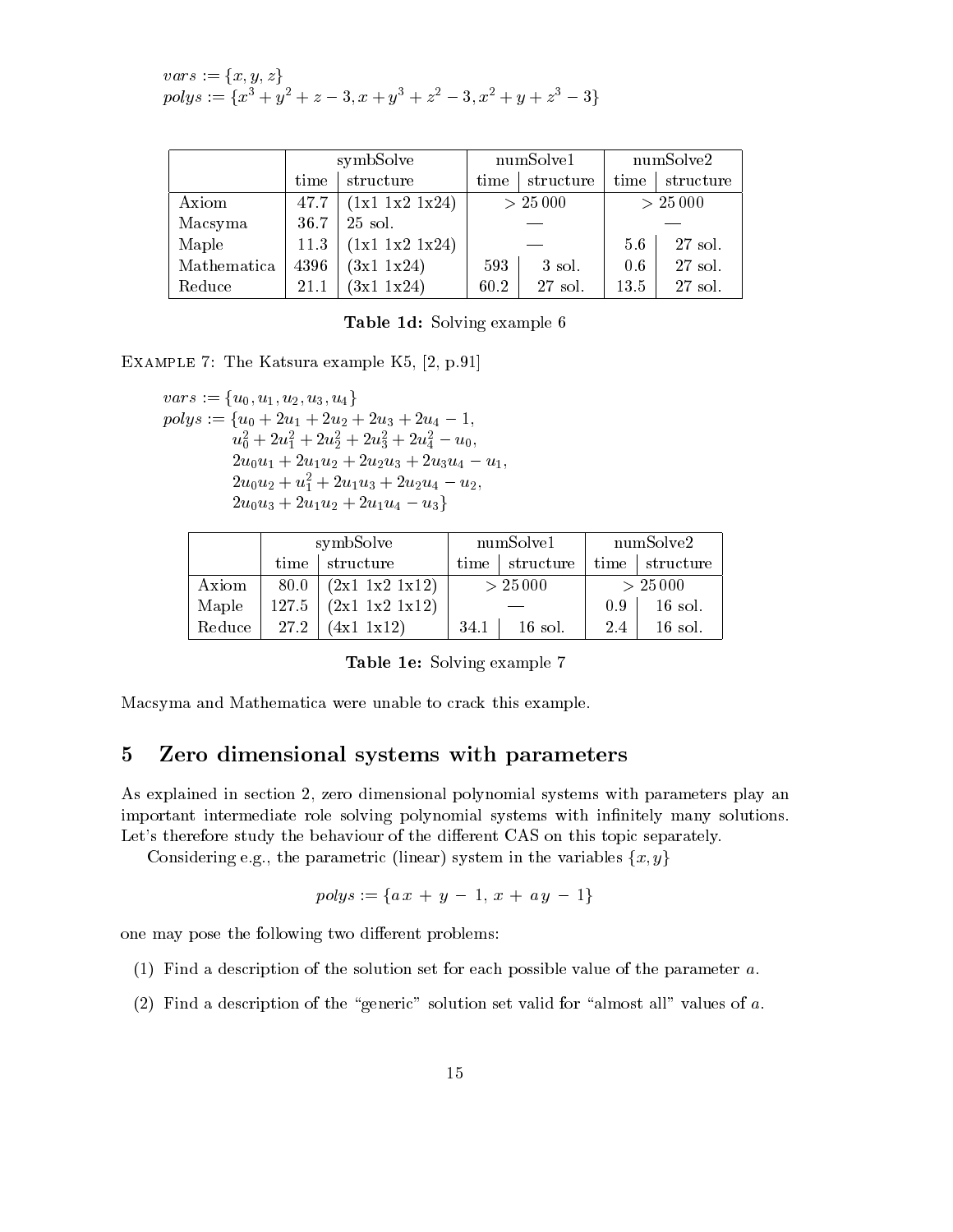Both problems may be solved with Gröbner bases with respect to special term orders. For the first problem, one has to decompose the variety of solutions in  $(x, y, a)$  into components and for each of them to express  $(x, y)$  through the parameter a whenever a is not fixed (and possibly to understand the fiber structure of this component). This may be done with respect to a term order where a is lexicographically less than both x and y. The Gröbner factorizer yields the simple solution

$$
\{\{x=y=\frac{1}{a+1}\}\}\
$$

for  $a \neq 1$  (i.e. the empty set for  $a = -1$ ) and the one parameter solution

$$
\{\{x = 1 - y, y = y\}\}\
$$

for  $a = 1$ . It should be possible to find this decomposition with

 $>$  solve(polys,  $\{x,y,a\}$ )

For the second problem, we solve the system over the coefficient field  $k = \mathbf{Q}(a)$  of rational functions in the parameter a. This should be possible to realize with

 $>$  solve(polys, $\{x,y\}$ )

In the following table we collected the behaviour of the different CAS under consideration with respect to our expectations:

|             | Problem $(1)$                                                 | Problem $(2)$               |
|-------------|---------------------------------------------------------------|-----------------------------|
| Axiom       | Only groebner Factorize returns<br>the expected decomposition | One solution as expected    |
| Macsyma     | Two solutions as expected                                     | One solution as expected    |
| Maple       | Reorders variables automatically                              | One solution as expected    |
| Mathematica | One solution as expected for $(2)^7$                          | correct, but not simplified |
| MuPAD       | Reorders variables automatically                              | One solution as expected    |
| Reduce      | Two solutions as expected                                     | One solution as expected    |

We tested the different CAS on the following examples of zero dimensional (non linear) systems for a solution in the sense of (2):

Example 8: A parametric version of A4, with parameter z.

 $vars := \{w, x, y\}$  $polys := \{wxy + wxz + wyz + xyz, wx + wz + xy + yz, w + x + y + z, wxyz - 1\}$ 

EXAMPLE 9: Raksanyi's example, [2, example 6], with parameters  $a, u, v, w$ .

 $vars := \{x, y, z, t\}$  $polys := \{t - (a - v), x + y + z + t - (u + w + a), xz + xt + yz + zt - (ua + uw + b)\}$  $(wa), xzt - (uwa)\}$ 

 $\sqrt[7]{But$  Reduce[polys=={0,0}, vars] does the desired job.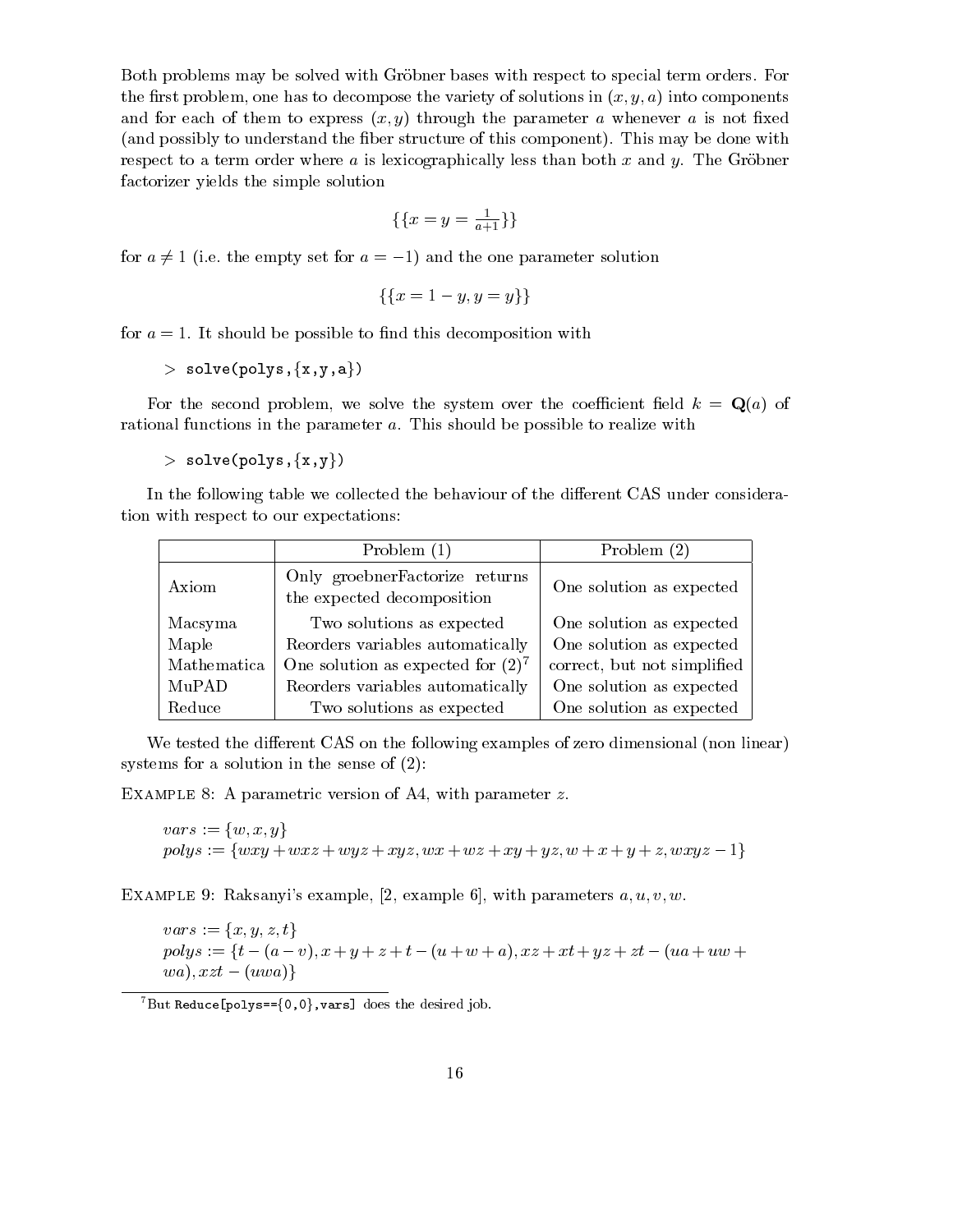This system has three rationally parameterized solutions.

EXAMPLE 10: The ROMIN 3R-robot [10] with parameters  $a, b, c, l_1, l_2$ 

$$
vars := \{s_1, s_2, s_3, c_1, c_2, c_3, d\}
$$
  
polys := \{a + ds\_1, -b + c\_1d, c\_2l\_2 + c\_3l\_3 - d, -c + l\_2s\_2 + l\_3s\_3, c\_1^2 + s\_1^2 - 1, c\_2^2 + s\_2^2 - 1, c\_3^2 + s\_3^2 - 1\}

This system has 4 solutions, two in each branch of  $d = \pm \sqrt{a^2 + b^2}$ . Here are the results for the examples  $8 - 10$ :

|             | Example 8 | Example 9 |      | Example 10         |
|-------------|-----------|-----------|------|--------------------|
|             | time      | time      | time | structure          |
| Axiom       | 0.7       | 7.9       | 49.3 | 1 sol. of degree 4 |
| Macsyma     | 0.5       | 0.5       | 1183 | 4 explicit sol.    |
| Maple       | 0.4       | 0.2       | 1.5  | $\text{empty}^8$   |
| Mathematica | 0.13      | 0.25      | 11.5 | 4 explicit sol.    |
| Reduce      | 0.6       | 0.16      | 369  | 1 sol. of degree 4 |

Table 2: Solving zero dimensional systems with parameters

Let's add some remarks about the output. For ex. 8 and 9, all systems produced the expected rationally parameterized branches, only Mathematica's output for ex. 8 contained repetitions. For example 10, Axiom returned the shortest form with two quadratic equations (for  $c_3$  and  $d^2 - a^2 - b^2 = 0$ ) not resolved since it doesn't expand quadratic RootOf symbols. Macsyma produced 4 solutions with many complicated sqrt symbols that it wasn't able to handle during resubstitution. The same did Mathematica, but it could check the result sol to be correct with

#### > polys/.sol//Simplify//Together

Reduce returned a single solution in terms of rational expressions in  $a, b, c, l_3$  and a RootOfexpression for  $c_3$  instead of d (although suggested in vars to consider d as the lowest variable) that it could not handle in a subsequent resubstitution step.

## 6 Systems with infinitely many solutions

Let's now analyze the behaviour of the different CAS under consideration to solve polynomial systems with solution sets of positive dimension.

The first example was contributed by one of our students who tried to study the extrema of  $f(x, y) = x_2y_1$  o  $-x-y_1$ . It may easily be solved by hand, but already causes trouble trying to be solved automatically:

Example E1:

$$
vars := \{x, y\}
$$
  
polys :=  $\{x^2y^2(-4x - 3y + 18), x^3y(-2x - 3y + 12)\}$ 

<sup>&</sup>lt;sup>8</sup>Note that with Maple V.4 on a Sun UltraSparc, within 1.68 s I obtained a single solution of degree four similar to that of Axiom.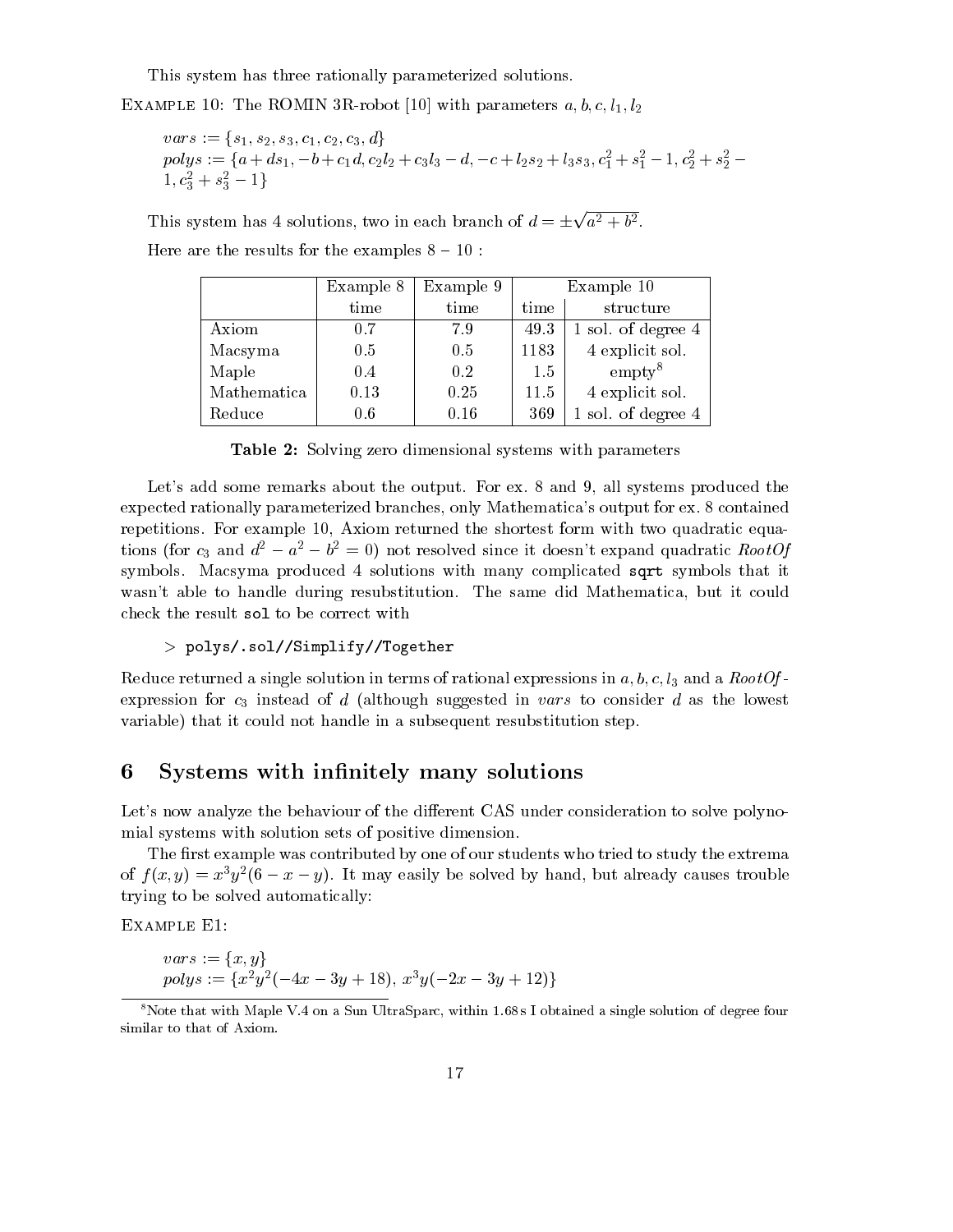Another quite impressive example was posted by E. Krider on June 1, 1996 in the news group sci.math.symbolic. It behaves like many examples arising from applications that, in contrast to their heavy input size, become tame after inter-reduction and splitting, since the individual components tend to be prime and may be presented in a simple (but not too simple) form.

Example Kri: Krider's example:

 $P_0 := -6cq^2upv^5 - 2(2cd + a + bd + b + cd^2 + wbf - w + 2wcdf + 2wcf + w^2bq +$  $2w\,c\,q + 2w\,c\,q + w\,c\,q + 2w\,c\,q + c\,q\,w\,q\,w\,q\,w - 2\,q\,q + 2c\,q\,r\,2c\,q\,q\,c\,q\,r\,c\,q\,r\,d\,q\,w\,d\,q\,w\,d\,q\,w\,d\,q\,w\,d\,q\,w\,d\,q\,w\,d\,q\,w\,d\,q\,w\,d\,q\,w\,d\,q\,w\,d\,q\,w\,d\,q\,w\,d\,q\,w$  $\sigma$ wcj $q + \sigma q$  w jupv $\sigma$  = 2cu pv;

 $P_1 := -6cg(2f + 5gw)upv^5 - 2(2cd + a + bd + b + cd^2 + wbf - w + 2wcdf + 2wcf +$  $w^2\bar{w}$  + 2w<sup>2</sup>cq + 2w<sup>2</sup>caq + w<sup>2</sup>c<sub>1</sub> + 2w<sup>2</sup>c<sub>1</sub> q + cq<sup>2</sup>w<sup>3</sup> |wupv - 2(b) - 1 + 2cal +  $2c_1 + 3w_0q + 6w_0q + 6w_0q + 3w_0q - 12w_0q + 12w_0q + 10w_0q - 2w_0q_0q + 6w_0q_0q$ 

 $P_2 := -0(0g + 2cg + 2cag + c_f^2 + 10wcf + 15cg^2w^2)u$  $cd^2 + wbf - w + 2wcdf + 2wcf + w^2bg + 2w^2cg + 2w^2cdg + w^2cf^2 + 2w^3cfg +$ cg2w4 )w2upv2(a+b3w+6wcf +15cg2w4+6w2cf 2+12w2cg+6w2bg+3wbf +  $12w^2cdg + 20w^3cfg + 6wcdf + bd + cd^2 + 2cd)uv^3 - 30cq^2uv^7 - 2w^2cu^3pv 2cu^3pv^3$ :

 $M_0 := -6cg^2upv^5 - 2(a+bd+cd^2-w +wbf + 2wcdf + w^2bg + 2w^2cdg + w^2cf^2 +$  $\Delta w$  c q  $q$  + cq<sup>2</sup>w  $\mu$  pv =  $\Delta$ (bq +  $\Delta$ caq + c  $\mu$  + 6wc q q + 6cq<sup>2</sup>w  $\mu$ pv =  $\Delta$ cu pv;

 $M_1 := -0$ g(bg +  $3c$ ag +  $3c$ f  $z$  + 15wcf g + 15cg<sup>-</sup>w<sup>-</sup> jupv $c - 2(a + b\bar{a} + c\bar{a}z - w + \bar{a}z)$  $w_0 + 2w_0$  +  $w_0$  +  $w_0$  +  $w_0$  +  $w_0$  +  $w_0$  +  $w_0$  +  $w_0$  +  $w_0$  +  $w_0$  +  $w_0$  +  $w_0$  +  $w_0$  +  $w_0$  +  $w_0$  +  $w_0$  +  $w_0$  +  $w_0$  +  $w_0$  +  $w_0$  +  $w_0$  +  $w_0$  +  $w_0$  +  $w_0$  +  $w_0$  +  $w_0$  +  $w_0$  +  $2(-f - 3gw + 3caf + 3wcf + 18w\cos^2\theta^2 + 30w\cos^2\theta^2 + 6gw\cos^2\theta^2 + 18g\cos^2\theta^2)$  $18qw^2cT^2 + qa + bf^2 + 6w^2bq^2 + 15cq^2w^2 + 2qba + 3qca^2yq\bar{v}y^2 - 30cq^2u\bar{v}y^2 2(0 + 3ca + 3wc + 3w^2ca)u^2pv - 6cqu^2v^3;$ 

 $M_2 := -2(a + bd + cd^2 - w + wbf + 2wcdf + w^2bq + 2w^2cdq + w^2cf^2 +$  $2w^{2}c_{1}y + c_{1}w^{2}w^{2}$  )  $(a + 1/w + qw^{2})^{2}wp - 2(-\omega wqa + 12\omega w^{2}ca_{1}q^{2} + 12\omega ca_{1}q^{2})$  $600w$  cag  $+40w$  cf  $q + 90w$  cf  $q + 84w$  cfg  $+ 0aq/w + 180aq/w + 180aq/w +$  $30c$ a  $q$ fw +  $30c$ a  $q$  w +  $18w$   $q$  +  $30w$   $q$   $q$  +  $12w$  caf  $q$  +  $a$ f  $q$  -  $10q$  w - $3wf^{2} - 2df + 3bd^{2}g + 3bdf^{2} + 4cd^{3}g + 6cd^{2}f^{2} - 12gfw^{2} + 3wbf^{3} + 15w^{4}bg^{3} +$  $6w^2c_1 + 2\omega c_2w^2 + 2aqa + 6aq^2w^2/wp^2 - 6(12qca_1^2 + 20qwc_1^2 + 15q^2w_2^2) +$  $60q^2 \text{ }$  wcat  $q^2 + 60q^2 \text{ }$  w c  $a^2 + 90q^2 \text{ }$  w c  $a^2 + 4q^2 \text{ }$  w c  $a^2 + 9q^2 \text{ }$  w c  $a^2 + 9q^2 \text{ }$  wcat  $a^2 + 9q^2 \text{ }$  wcat  $a^2 + 9q^2 \text{ }$  wcat  $a^2 + 9q^2 \text{ }$  wcat  $a^2 + 9q^2 \text{ }$  wcat  $a^2 + 9q^2 \text{ }$  w  $3q$ -0a + 0q-ca + 15q·w-0 + 10q-cw + 3qot-1upv - 210cq-upv - 30q-10q +  $4c a q + b c f + 28w c f q + 28c q w u p v^2 - 2(a + 3b a + b c a^2 - w + 3w b) + 12w c a f +$  $3w\,$   $0q + 12w\,$   $caq + 0w\,$   $c_f$   $+ 12w\,$   $c_f$   $q + 0cq\,$   $w\,$   $pv - 0\,$   $0q + 4caq + 2c_f$   $+$  $12wc$  |  $q + 12cq^2w^2u^2pv^2 - 36cq^2u^2pv^2 - 6cu^2pv^2$ ;

 $vars := \{a, b, c, d, f, g, u, v, w, p\};\$  $polys := \{P_0, P_1, P_2, M_0, M_1, M_2\};$ 

The other examples we used to test the different solvers are well documented elsewhere. The complete sources are available from our Web site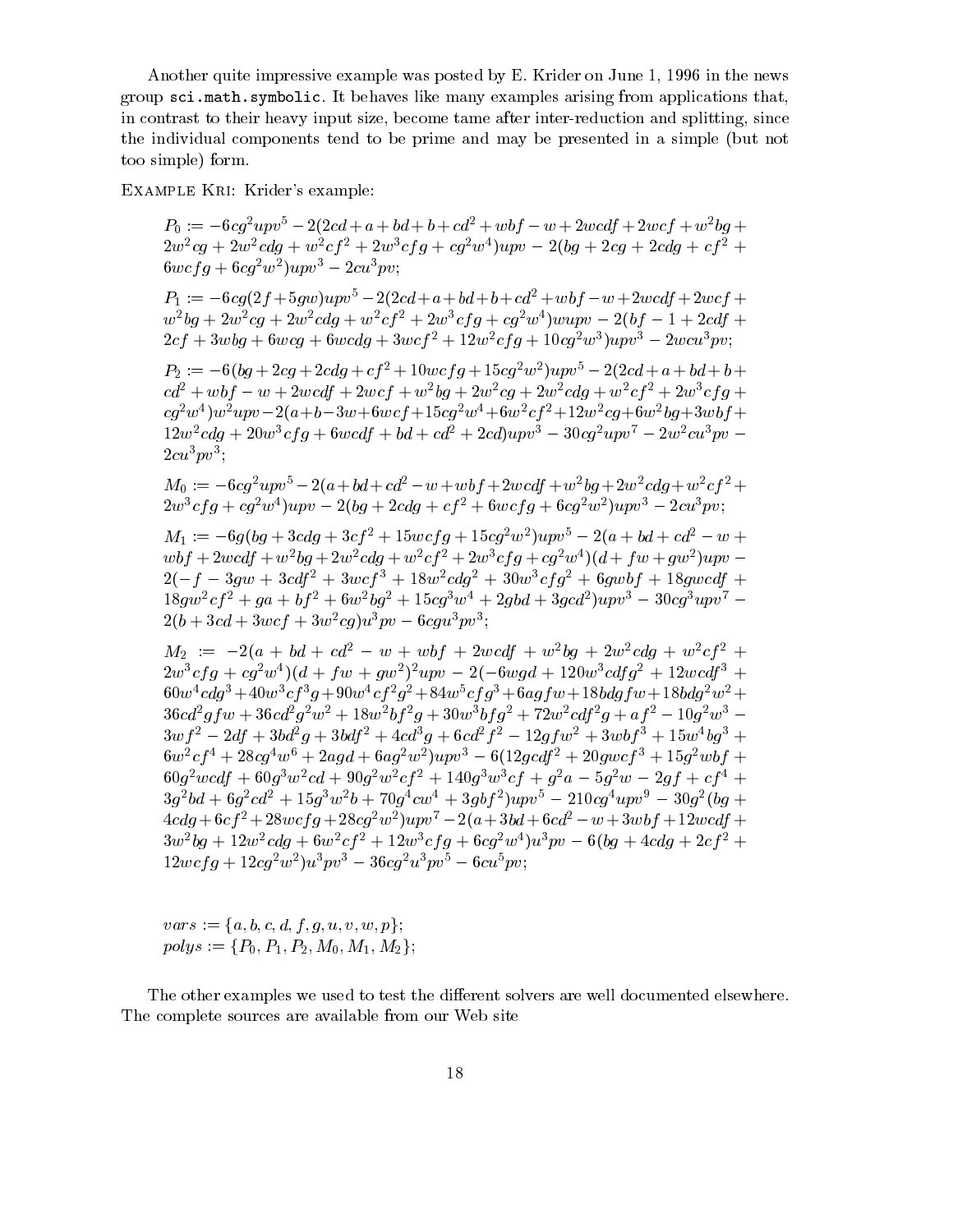Example G1: [8, eq. (4)], see also [13, ex. G1]

Example G6: [8, eq. (8)], see also [13, ex. G6]

Example Go:

The (quasi)homogenized version of Gonnet's example from [2], see also [13, ex. Go].

Example G7: [7, eq. (6)], see also [13, ex. G7]

For the convenience of the reader we collected in table 3 some input and output characteristics of the systems under consideration as they may be computed using e.g., our Reduce package CALI [12]. The number of solutions returned by the different CAS is not invariant, since it may vary due to different parameterizations. Indeed, even the simple system  $\{y^2 - x\}$  may be parameterized either as  $\{y = \pm \sqrt{x}, x = x\}$  or as  $\{x = y^2, y = y\}$ .  $\#$  sol reports the number of isolated primes (over k), a geometric invariant. In the column dimensions an entry AxB indicates A components of dimension B among these primes.

| example        | $#$ eq.        | $#$ vars       |             | $#$ sol   dimensions     | structure     |
|----------------|----------------|----------------|-------------|--------------------------|---------------|
| A4             | 4              | 4              | 2           | 2x1                      | all rat. par. |
| E1             | $\overline{2}$ | $\overline{2}$ | 3           | $2x1$ $1x0$              | all reg. par. |
| G1             | 13             | $\overline{7}$ | 9           | $1x3 \t3x2 \t5x1$        | all reg. par. |
| G <sub>6</sub> | 4              | 4              | 8           | $1x2 \t7x1$              | all reg. par. |
| Kri            | 6              | 10             | 6           | 3x9 3x4                  | see below     |
| Go             | 19             | 18             | $7^{\circ}$ | $1x7$ 1x6 2x5 3x4        | see below     |
| G7             | 12             | 10             | 20          | $4x6$ $4x5$ $11x4$ $1x3$ | see below     |

Table 3 : Input and output characteristics

The form of the output of the latter three examples has a more difficult structure: The 9-dimensional branches in Krider's example are  $\{u = 0\}$ ,  $\{v = 0\}$  and  $\{p = 0\}$ , whereas the four dimensional branches correspond to the different factors of  $u^4 - 16$ . Each of them contains another polynomial in  $f$  of degree 2. Hence by our experience obtained so far, we would expect that they are completely decomposed by Reduce into 8 rationally parameterized branches whereas Maple and Axiom will return 3 branches instead.

For Gonnet's example, the components may be rationally parameterized, but this is not obvious from the Grobner bases in the output collection of the Grobner factorizer regardless of the fact that they are already primes.

For G7 we refer to the end of this section.

Let us first report about the CAS that failed to give satisfactory answers for higher dimension:

 $MuPAD$ : Even for the very simple system E1 it returns the strange answer

$$
\{ [x = RootOf(-12x^{3}y + 2x^{4}y + 3x^{3}y^{2}, x), y = 0] \}
$$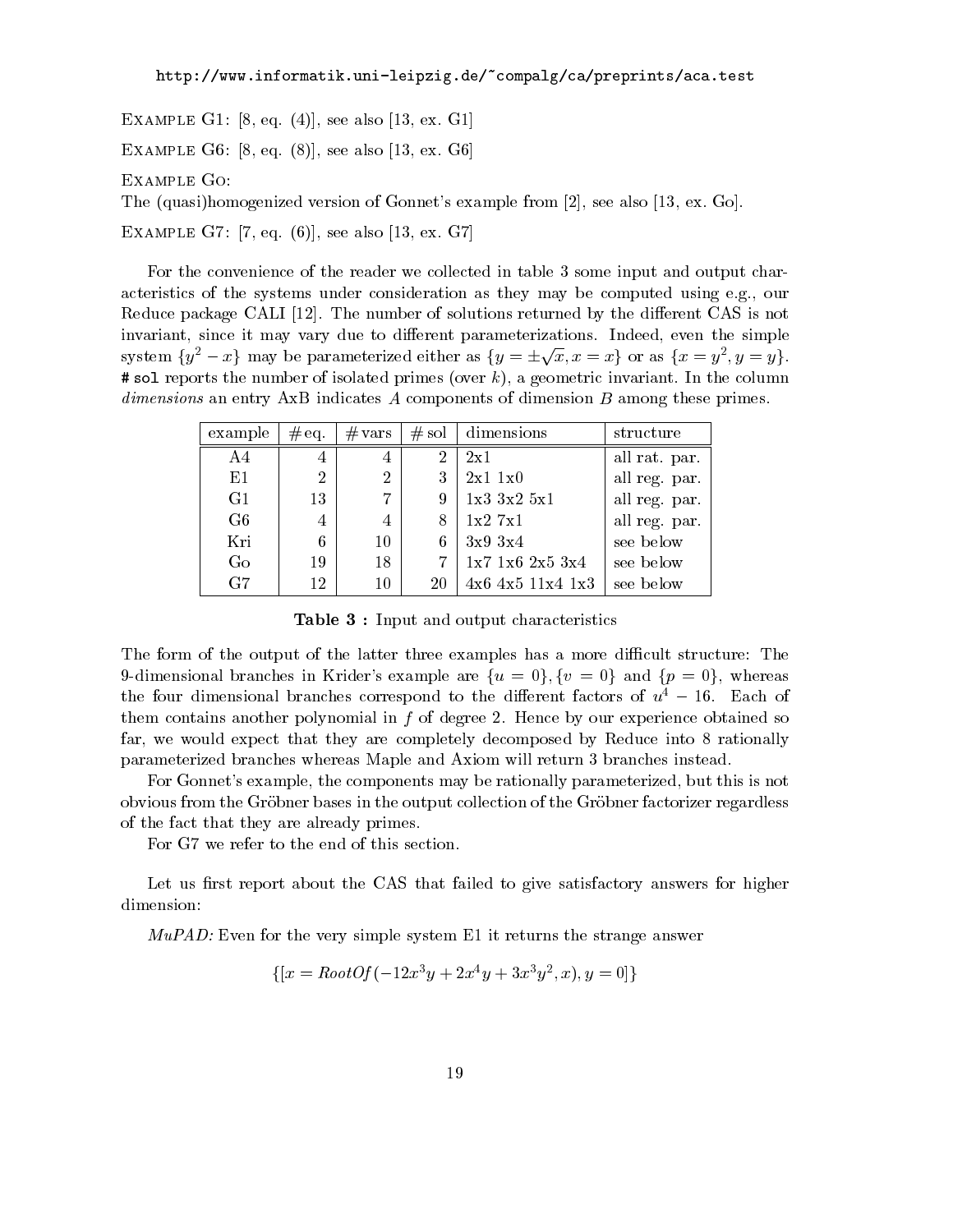The polynomial system solver of the version 1.2.9 (seriously improved in release 1.3., see below) computes a single Grobner basis and extracts from the result a presentation of the solution that is not correct except for very simple cases.

*Mathematica:* We tested it with some of the easier examples above and got the following behaviour:

- $\bullet\,$  for E1 it reports after 0.2 s. 25 zero dimensional solutions.  $\,$
- For the example A4 see above.
- $\bullet$  for G1 it reports after 1025 s. a list of about 10000 solutions with many repetitions of dimension  $\leq 1$  that we did not try to analyze.
- For Gonnet's example it reports after 58.2 s. 20 solutions, all of dimension 4, containing only two really different ones (the same effect as for A4).
- $\bullet$  The same applies to G6 : Alter 23.6 s. there were returned 6 one dimensional solutions, missing  $\{\lambda_3 = \lambda_4 = 0\}$  and  $\{\lambda_4 = \lambda_5 = 0, \lambda_1 = 1\}.$
- $\bullet\,$  Kri and G7 it was unable to solve.  $\,$

*Macsyma:* For A4 see above. The result of E1 is the expected one. All other nonzero dimensional examples in our test suite it was unable to solve in reasonable time (but see the report about the new version of the solver below).

Axiom: As already seen above with A4, the solver returns an error message for systems with infinitely many solutions. The Gröbner factorizer can be accessed directly to decompose the system into pieces. With

> groebnerFactorize polys

for A4 and E1 we get the answers

$$
[[1], [z+x, y+w, w x+1], [z+x, y+w, w x-1]]
$$

and

$$
[[y-2,\ x-3],\ [y,\ x-6],\ [y],\ [1],\ [x]]
$$

In both cases, superfluous (embedded) branches occur in the output collection. This is probably due to the recursive implementation of the Grobner factorizer. An early elimination of such branches may lead to a signicant speed up of the computations, as shown by the example Go. Here Axiom returns 192 branches, but only 7 of them are really necessary. The same holds for Maple's Gröbner factorizer implementation.

Due to our observations so far, we tried to calculate the examples mentioned above with the Solve facility of Maple and Reduce and the groebnerFactorize facility of Axiom. In Table 4 we collected the results of these experiments. The first column contains the corresponding computation (CPU-)time in seconds as reported from the system, the second the number of final branches in the answer. Since both Axiom and Maple usually return also embedded solutions that are completely covered by other branches, we report both the number of branches returned by the system and the number of essential branches among them.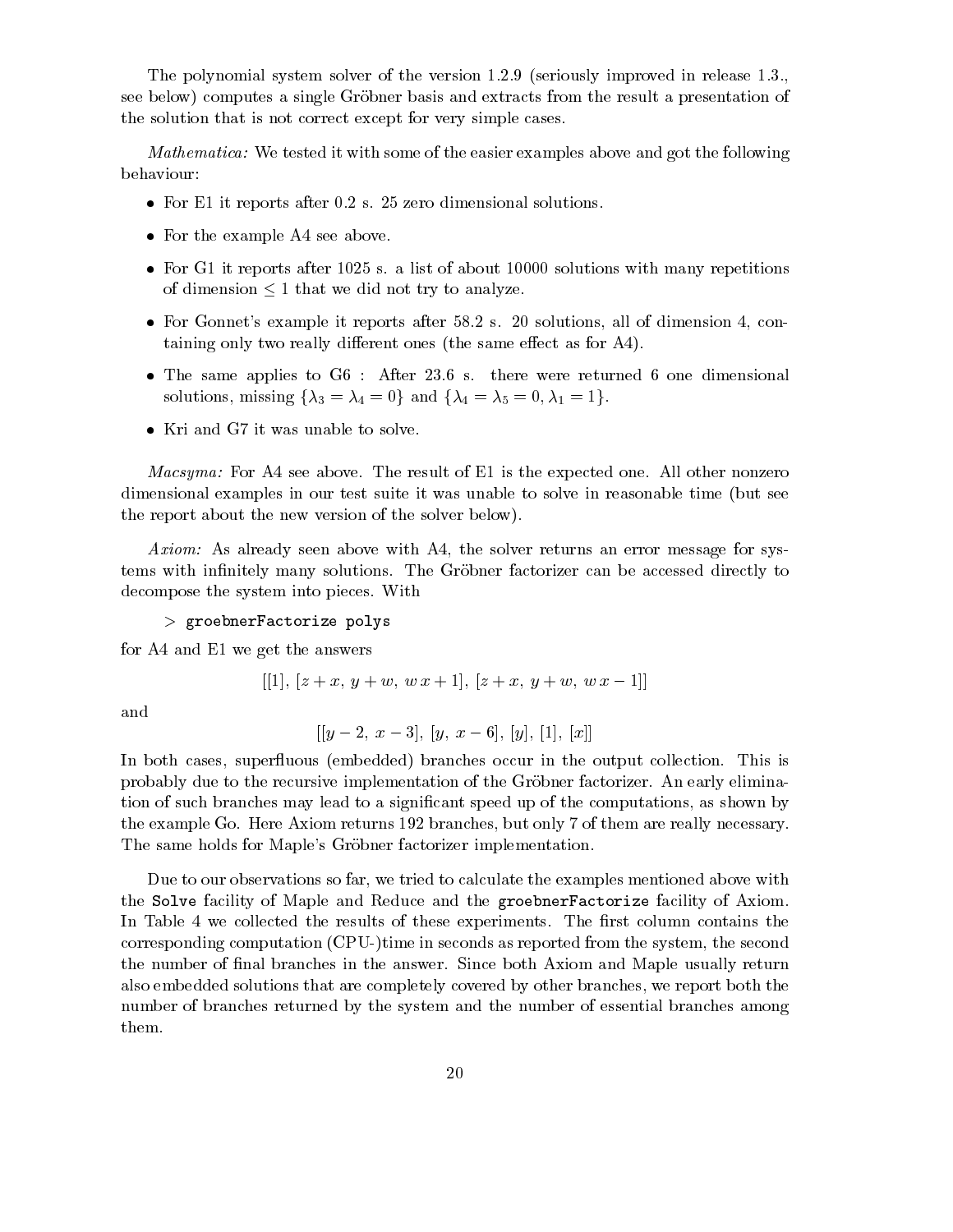| ex.            |         | Reduce        |      | Axiom        | Maple |               |  |
|----------------|---------|---------------|------|--------------|-------|---------------|--|
|                | time    | #<br>branches | time | $#$ branches | time  | #<br>branches |  |
| G1             | $1.7\,$ |               | 7.5  | 16/9         | 6.8   | 15/9          |  |
| G <sub>6</sub> | 0.75    |               | 13.5 | 12/8         | 15.7  | 8             |  |
| Go             | 46.0    | 9             | 2022 | 192/7        | 2.3   | 10/7          |  |
| Kri            | 12.3    | 11            | 5011 | 60/7         | 64.3  | 19/19         |  |
| G7             | 125     | 33            | 1350 | 266/22       | 67.2  | 77/24         |  |

**Table 4:** Run time experiments with different CAS

Some words about the quality of the output for the more advanced examples. As already explained above, the polynomial system solver passes through two phases: it first decomposes the system into smaller, almost prime components, and then tries to parameterize them. The second pass is not executed by Axiom's solver. For Gonnet's example, Maple was sufficiently smart to find the rational parameterization of all components (but couldn't remove embedded solutions), whereas Reduce introduced square root symbols for the parameterization of the components of dimension four. Both CAS successfully resubstituted their results into the polynomial system to be solved.

For Krider's example, Reduce returned the expected answer whereas Maple recognized the special biquadratic structure of the four dimensional branches and splitted them in an early stage of the computation. It returned 4 branches for each of the factors  $u + 2$  and  $u-2$  and 8 branches for the factor  $u^2+4$ , thus splitting primes over Q into collections of primes over  $\mathbf{Q}(i, \sqrt{2})$ . Maple resubstituted its results successfully whereas Reduce couldn't handle its output during resubstitution.

For G7 the 20 prime components over Q were split during parameterization into smaller components over extension fields, introducing several square root symbols. Reduce returned 23 rational branches, 6 branches containing square roots of integers and 4 branches containing square roots of more complicated symbolic expressions. All of them could be managed to simplify to zero during resubstitution. Maple couldn't simplify one of the expressions obtained with a symbolic expression's square root during resubstitution.

### 7 Conclusions

Among the current versions of the general purpose CAS under consideration only Reduce  $(3.6)$  and Maple  $(V.3)$  offer satisfactory solve functionality for more advanced polynomial systems. Reduce was usually faster for those examples where it didn't try to introduce square roots into the representation of the solution. Maple (and Axiom) split all examples in a correct way but usually returned super
uous components that were completely covered by other branches. Note the seriously improved behaviour of Maple compared to version V.2 as reported in [13]. Maple was the only system that, with some additional help, could handle  $RootOf$  symbols introduced during the solution process in a subsequent resubstitution step in a proper way.

Axiom (2.0) can decompose systems well (but not very fast), but there is not yet a facility integrated into the solver that allows systems with an infinite set of solutions to be handled.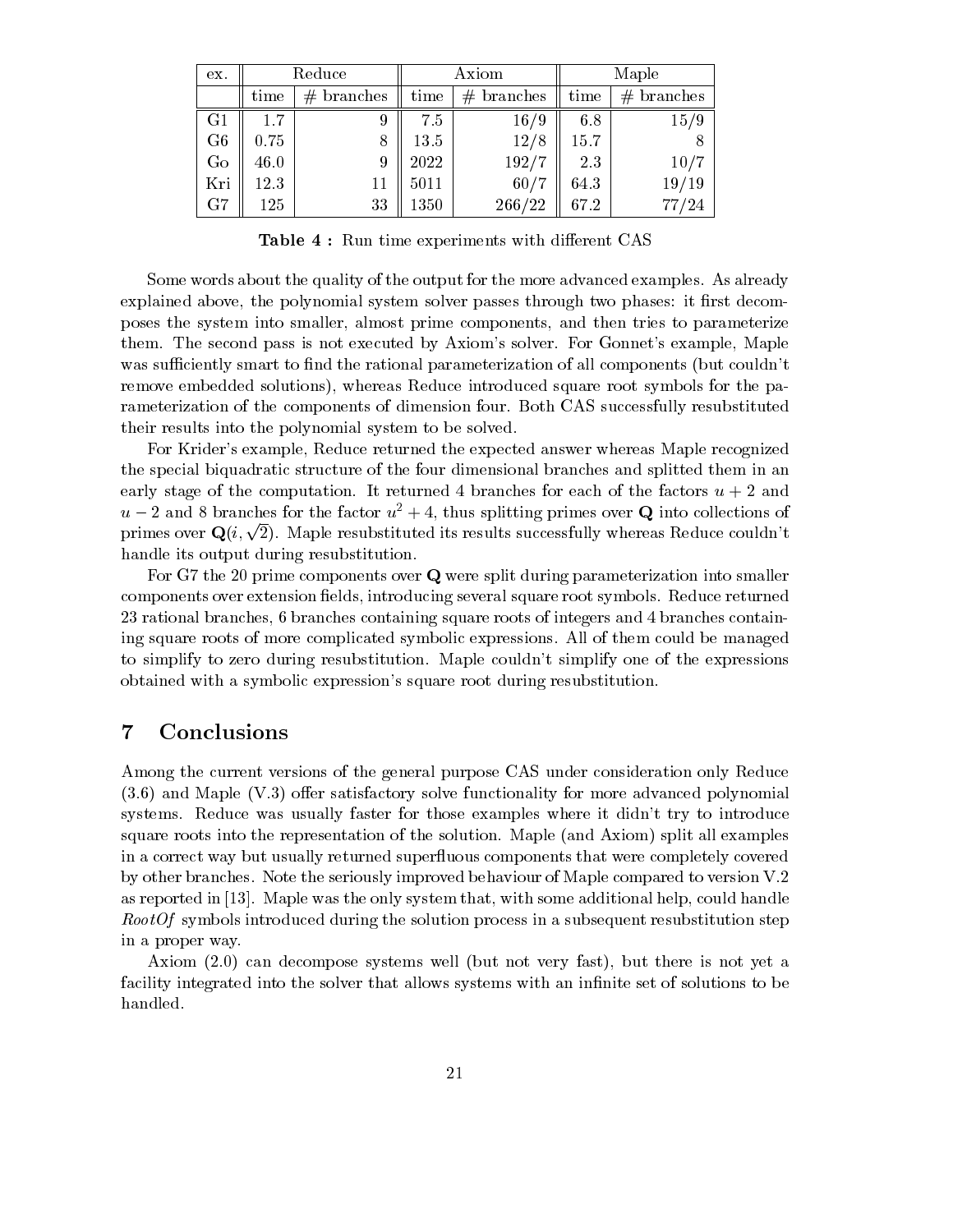Macsyma (420) and Mathematica (2.2) have serious problems, especially with higher dimensional systems, whereas the polynomial system solver of MuPAD (1.2.9) is in a very rudimentary state (but note that all three CAS improved their solvers meanwhile).

The algebraic solvers of Axiom, Maple, and Reduce are centered around an implementation of the Gröbner factorizer whereas the other systems use different techniques, including the computation of (classical) Gröbner bases. The latter are often less effective since they interweave factorization and Gröbner basis computation in a less intrinsic way compared to the Gröbner factorizer. For example, Macsyma's solver first computes a classical Gröbner basis and calls the factorizer only on the resulting polynomials to split the system into smaller pieces. Afterwards it applies resultant based elimination techniques to extract a triangular form for each of these components.

### 8 What's going on ?

As already explained in the introduction the present paper can give no more than a snapshot of the state of the implementation of symbolic solving methods in the different CAS under consideration. Let's nevertheless add some remarks about developments going on or (almost) finished that we became aware of during the preparation of this report.

First, due to the "general nonsense overhead", the implementational restrictions caused by the underlying (higher symbolic) programming language, a rigid hierarchy of code transparency, and the (mostly undocumented) hidden dependencies between different parts, general purpose CAS are not well suited for solving difficult advanced systems effectively. For really hard systems specially designed implementations are needed.

Such highly specialized, very effective systems (to name some of the widely used systems centered around the Gröbner algorithm: CoCoA, GB, Macaulay, Singular) are top software products in the sense that they are on the top of a whole development pyramid and offer optimized implementations of advanced algorithms tested and refined formerly in more flexible (and thus less efficient) symbolic computation environments.

Besides the efforts of the big CAS to insert the corresponding algorithmic knowledge  $(in a more or less efficient manner) into their own systems recent research (e.g. the projects$ PoSSo, Frisco, OpenMath, Math-ML) is directed towards concepts of distributed computing that allows to combine also directly the advantages of the different special implementations themselves. Opposite to the aim of general purpose CAS to localize the global power of problem solving competency on a single computer, these efforts are directed towards global*ization* of the different specific local problem solving competencies into a network reaching far beyond the possibilities of classical scientic communication. They are conducted by efforts to develop methods, software, and interfaces that allow easy access to this network (at least) from the scientic community thus leaving the general purpose CAS the role of advanced desk top calculators with merely an interface to this network. This makes for them obsolete to pursue ultimate state of the art problem solving facilities but increases the importance of easy handling, correctness and usefulness of results for small and medium sized problems when it is inconvenient and probably also to costly to contact the network for an answer.

Since these efforts are part of the beginning general changes in the public information system that will influence human life in a very unpredictable way, it's hard to predict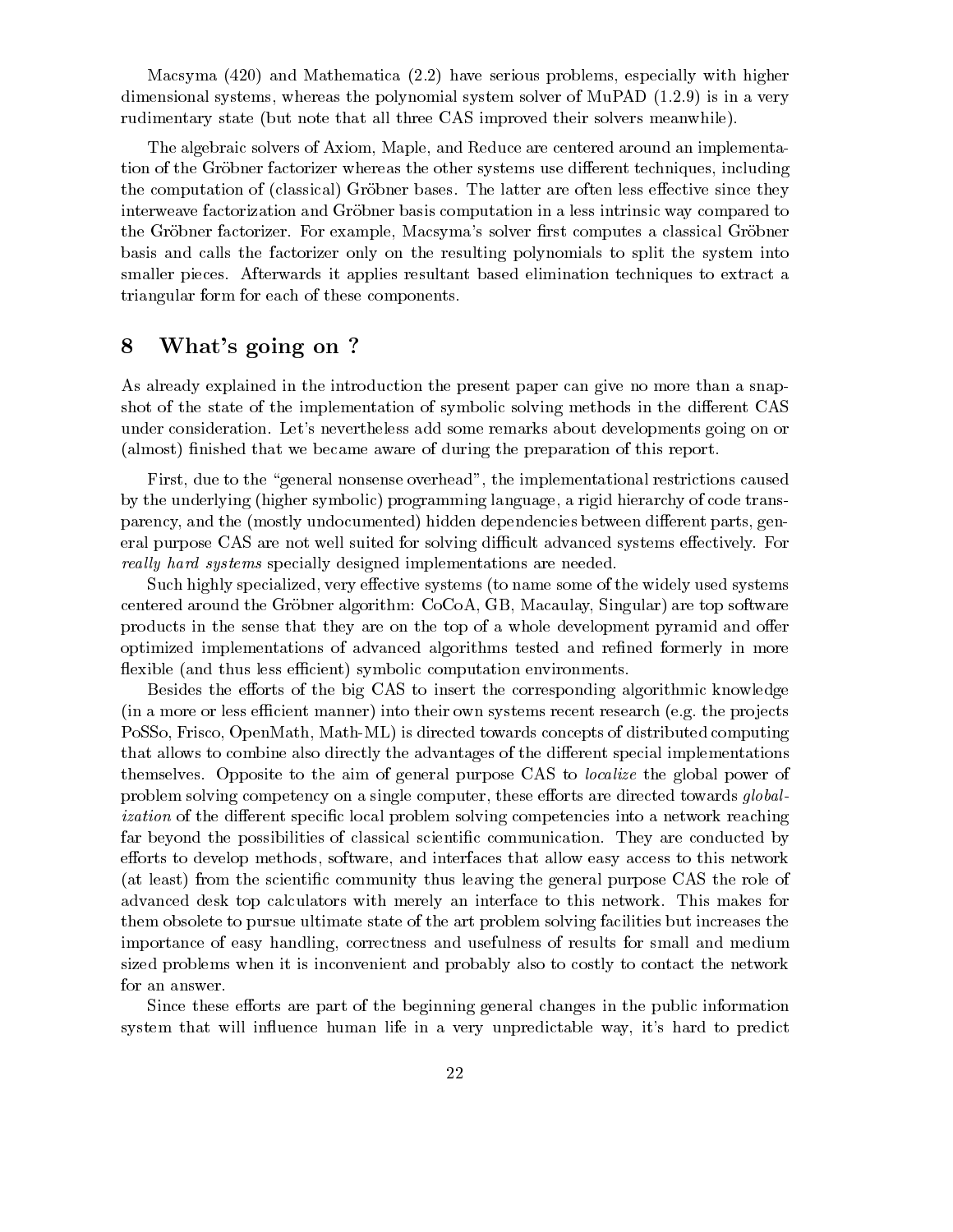this development even in a near but not very near future. I don't dare to add my own predictions beyond the problem description so far.

Second, there are developments connected with next versions, releases, patches, etc. Only such changes will be reported below. We had the opportunity to work with beta releases or newly released versions of Macsyma (new beta versions of the modules algsys and triangsys), Maple (V.4 on a Sun Ultra 1), Mathematica (version 3.0), and MuPAD (version 1.3 and 1.4.0). We acknowledge the kind support by Macsyma Inc., Wolfram Research Inc., and also the MuPAD development group supplying us with their development versions.

**Macsyma:** A new implementation in the modules algsys and triangsys offers also a RootOf symbol that doesn't expand algebraic numbers by default but those of degree two. This follows Reduce's philosophy already discussed above. The operator root\_values allows one to expand such symbols either symbolically (if possible) or numerically. Macsyma can't yet simplify expressions containing RootOf symbols during resubstitution.

The new package triangsys triangulates the given polynomial system using pseudo division and characteristic sets as proposed by D. Wang in [22] and [23]. This is a very interesting approach since it is the only general system solver implementation that completely avoids Grobner basis computations9 . Such an approach is often superior compared to the traditional one for systems that are (almost) complete intersections, see, e.g., the timings for example 10 compared to the Grobner factorizer based solver of Reduce and the former Macsyma implementation. Moreover the new version of Macsyma now also succeeds to simplify these square root expressions during resubstitution.

Combined with factorization this improves Macsyma's solve facility. Note that especially for higher dimensional systems this approach has serious problems to detect embedded solutions. For components that don't admit a regular parameterization this remains also a theoretically difficult question. Below we collected the results of our computations with the new version of Macsyma.

| Example | time    | structure/comments                    |
|---------|---------|---------------------------------------|
| A4      | $0.6\,$ | 14 solutions, 12 of them embedded.    |
| ex. 1   | $0.3\,$ | (8x1)                                 |
| ex. 2   | 0.05    | (4x4)                                 |
| ex. 3   | $2.2\,$ | (2x1 1x6)                             |
| ex.4    | 1.4     | $(3x1\;2x3\;3x6)$                     |
| ex. 6   | 15.0    | (3x1 1x24)                            |
| ex. 8   |         | $0.2 \mid 2$ solutions                |
| ex.9    |         | $0.2 \pm 3$ solutions                 |
| ex. 10  |         | $12.0 \pm 4$ solutions                |
| E1      | 0.1     | 3 embedded solutions                  |
| G1      |         | error: OBJNULL is not a symbol.       |
| Go      | 8.1     | 13 sol. with dim= $(1x7 1x6 3x5 8x4)$ |
| Kri     |         | error: out of memory.                 |

Table 5: The behaviour of the new Macsyma solver

 $9D$ . Wang developed a package for Maple's share library that uses the same approach, see below.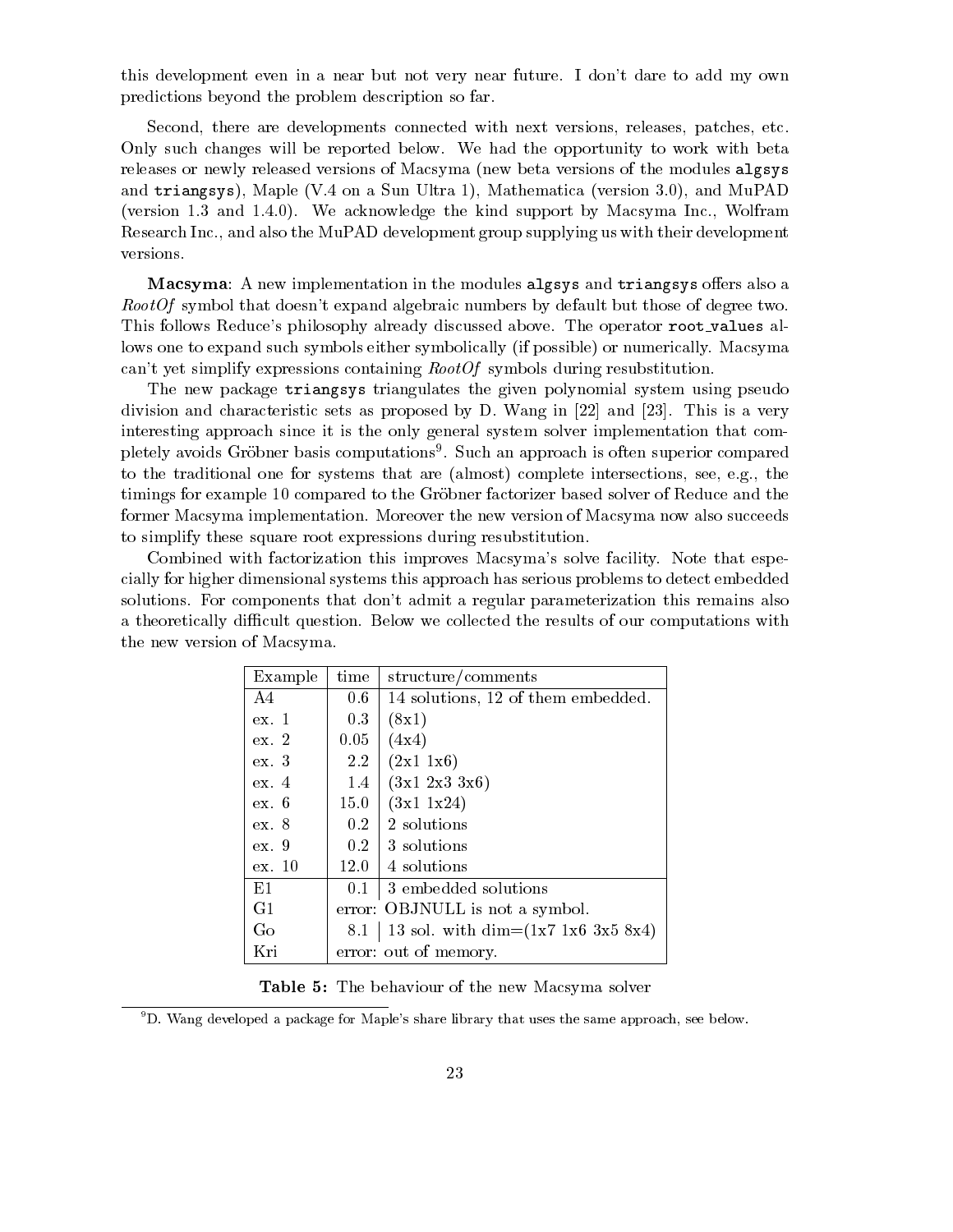Examples 5, 7, G6, Kri, and G7 remain beyond the scope of Macsyma.

Note that in general the results are expressed through rational expressions in the algebraic numbers introduced with the RootOf symbols, but neither numerators nor denominators are reduced with respect to the characteristic polynomials of these numbers.

Maple: We observed only some minor changes in the behaviour of the solver between version V.3 and V.4. First note that the variable order may change between different computations of the same system. For example, ex. 3 was resolved with respect to  $u_0$ instead of  $u_3$  as above. This makes it hard to compare different versions of the solver in detail. In some cases Maple V.4 returns rational algebraic expressions instead of fully simplied expressions as in version V.3. This concerns, e.g., ex. 6 and is in the spirit of the observations in  $[1]$ . The rational expression with coefficients of moderate size expands with a subsequent call to  $simplify$  to a polynomial one with huge coefficients.

Note that there are two more Maple packages that implement tools for the solution of polynomial systems. One of them is thepackage moregroebner by K. Gatermann that extends the classical Gröbner algorithm to modules and more flexible term orderings. The other one is D. Wang's implementation of the Ritt-Wu characteristic set method in the package charsets of the shared library algebra. The latter offers its own solver csolve with a performance slightly better than Macsyma. But also in this implementation the Ritt-Wu method has some problems detecting and removing embedded solutions. Here are the results of our sample computations in more detail:

| example        | time                           | remarks on the output                                 |
|----------------|--------------------------------|-------------------------------------------------------|
| A4             | $1.0\,$                        | 8 embedded solutions as with Macsyma                  |
| ex.1           | 0.25                           | correct but unsimplified                              |
| ex.3           | 2.15                           | non reduced rational expressions in algebraic numbers |
| ex. 4          | 18.1                           | degree= $(9x1\ 3x6)^{10}$                             |
| ex.5           | $\qquad \qquad \longleftarrow$ | error: object too large                               |
| ех. 6          | 8.1                            | $degree=(3x1 1x24)$                                   |
| ex. 7          | 114                            | $degree=(4x1 1x12)$                                   |
| ex.9           | 0.3                            | 3 sol.                                                |
| ex. 10         | 21.0                           | 4 sol.                                                |
| E1             | 0.1                            | 2 embedded solutions                                  |
| G1             | 13.9                           | 14 sol. with dim= $(1x3 5x2 8x1)$                     |
| G <sub>6</sub> | 3.4                            | 10 sol. with dim= $(1x2 9x1)$                         |
| Go             | 72.9                           | 18 sol. with dim= $(1x7 3x6 7x5 7x4)$                 |
| Kri            | 19.1                           | 19 sol. with dim= $(3x9 8x4 8x3)$                     |

Table 6: The solver of the charsets package of D. Wang

Mathematica: In late summer 1996 Wolfram Research Inc. launched the version 3.0 of Mathematica with serious improvements in almost all parts of the CAS. The improvements concerning the area of polynomial systems solving are mainly related to a new RootOf philosophy:  $RootOf(f(x))$  now contains additionally a counter to address the different roots of  $f(x)$  individually thus resolving the data type design trouble explained above.

<sup>&</sup>lt;sup>10</sup>One of the four solutions of degree 6, see Table 1 b, is a nested tower of degrees 2 and 3 respectively, that is resolved by Cardano's formula into 6 branches of degree 1.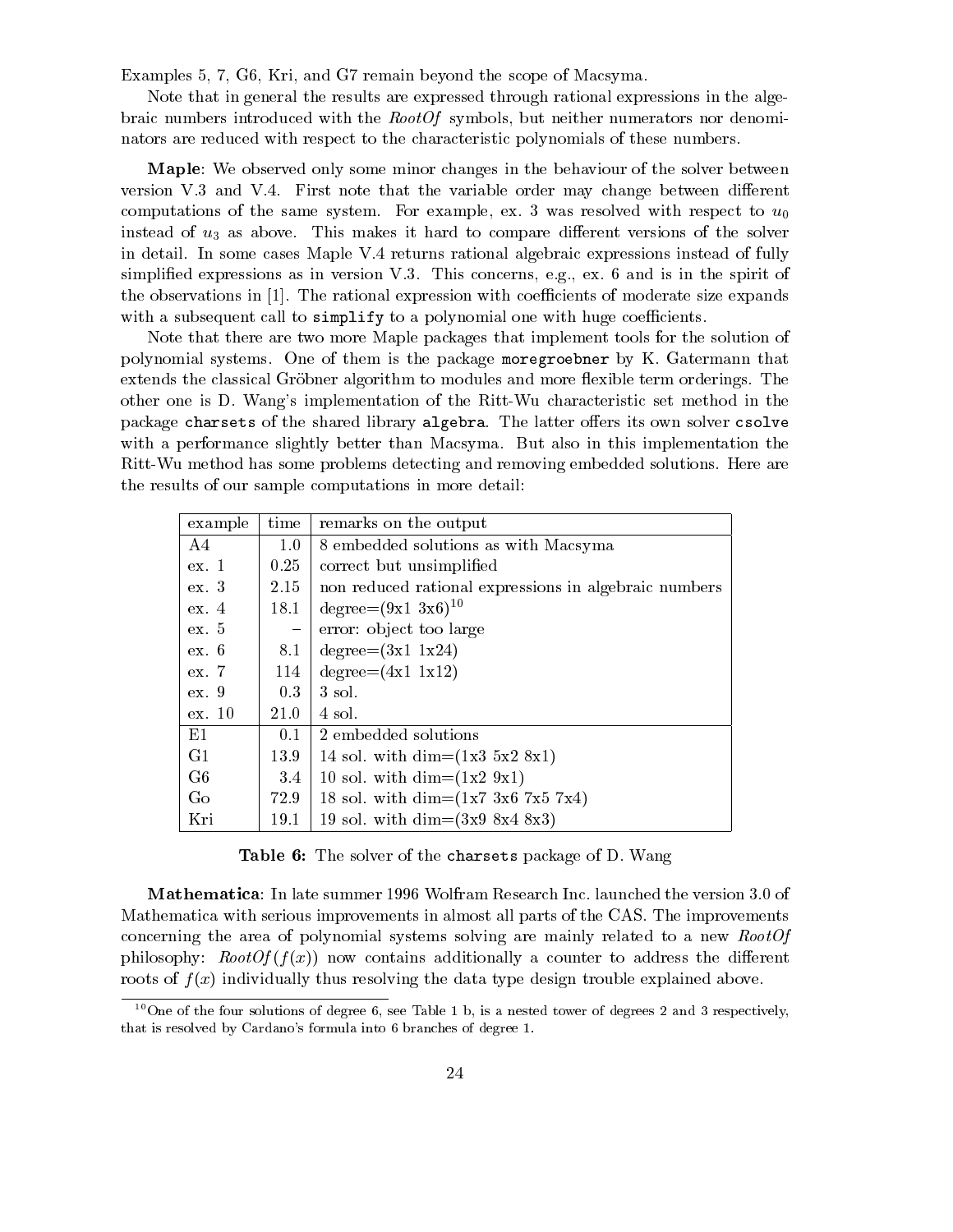Solve  $[f(x) == 0, x]$  returns a substitution list with exactly  $deg(f)$  items, possibly with repetitions, that are either of the form  $Root[f(x),k]$  if  $f(x)$  is irreducible or indecomposable (i.e. not of the form  $f(x) = g(h(x))$ ) or are simplified by the obvious rules if  $f(x)$  is reducible or of small degree. For example, for  $poly = x^5 - x + 1$ 

$$
> \text{ Solve [poly} == 0, x]
$$

now yields

$$
\begin{aligned}\n\{\{x \to \text{Root}[1 - \#1 + \#1^5, 1]\}, \{x \to \text{Root}[1 - \#1 + \#1^5, 2]\}, \\
\{x \to \text{Root}[1 - \#1 + \#1^5, 3]\}, \{x \to \text{Root}[1 - \#1 + \#1^5, 4]\}, \\
\{x \to \text{Root}[1 - \#1 + \#1^5, 5]\}\n\end{aligned}
$$

The different roots of  $f(x)$  are distinguished by their approximate complex values. There is a great variety of functions to deal with such algebraic numbers as e.g. summation, parametric differentiation, computation of minimal polynomials of derived expressions, computation of primitive elements, etc.

Together with this new representation of algebraic numbers, the simplier was improved for such objects. This yields for the output of ex. 1 expressions without nested roots that may be transformed into the simple form returned by Macsyma and Reduce with another application of the new operator FullSimplify. For ex. 2, Mathematica returns a list of 16 complicated radical expressions, that are properly simplied symbolically under resubstitution and also numerically. For ex. 3, the result consists of 8 explicit solutions where 6 of them differ only in the component number of the corresponding Root expressions as expected.

With the new *RootOf* syntax and the improved algebraic simplifier Mathematica has no more problems to substitute  $RootOf$  symbols into algebraic expressions and to simplify them. All resubstitution tasks for the examples, where the solution contains unresolved RootOf expressions, were executed with full success.

But also the new version couldn't solve examples  $4-7$  within reasonable time and space. There is also only little progress solving the polynomial systems of positive dimension. The system E1 now is solved properly, but with repetitions of the partial solutions  $\{x \to 0\}$  and  $\{y \to 0\}$ . For G1, the system returned after 1796 s. 478 solutions, among them 388 times the partial solution  $\{\lambda_1 = \lambda_2 = \lambda_4 = \lambda_5 = \lambda_6 = \lambda_7 = 0\}$ . For Gonnet's example, it returns after 64 s. 9 solutions, two of them being really different. Kri and G7 remain unsolved.

MuPAD: Since version 1.2.9 MuPAD was seriously improved. Version 1.3 already produced correct answers for most of our zero dimensional examples implementing Gröbner factorizer based methods into the solver.

The syntax of solve was extended with a third optional parameter

> sol:=solve(polys,vars,options)

These options may be

 $\bullet$  <code>maxDegree</code> to control the maximum degree of irreducible polynomials whose roots are given in closed form (if possible). The default is 2 (as in Reduce).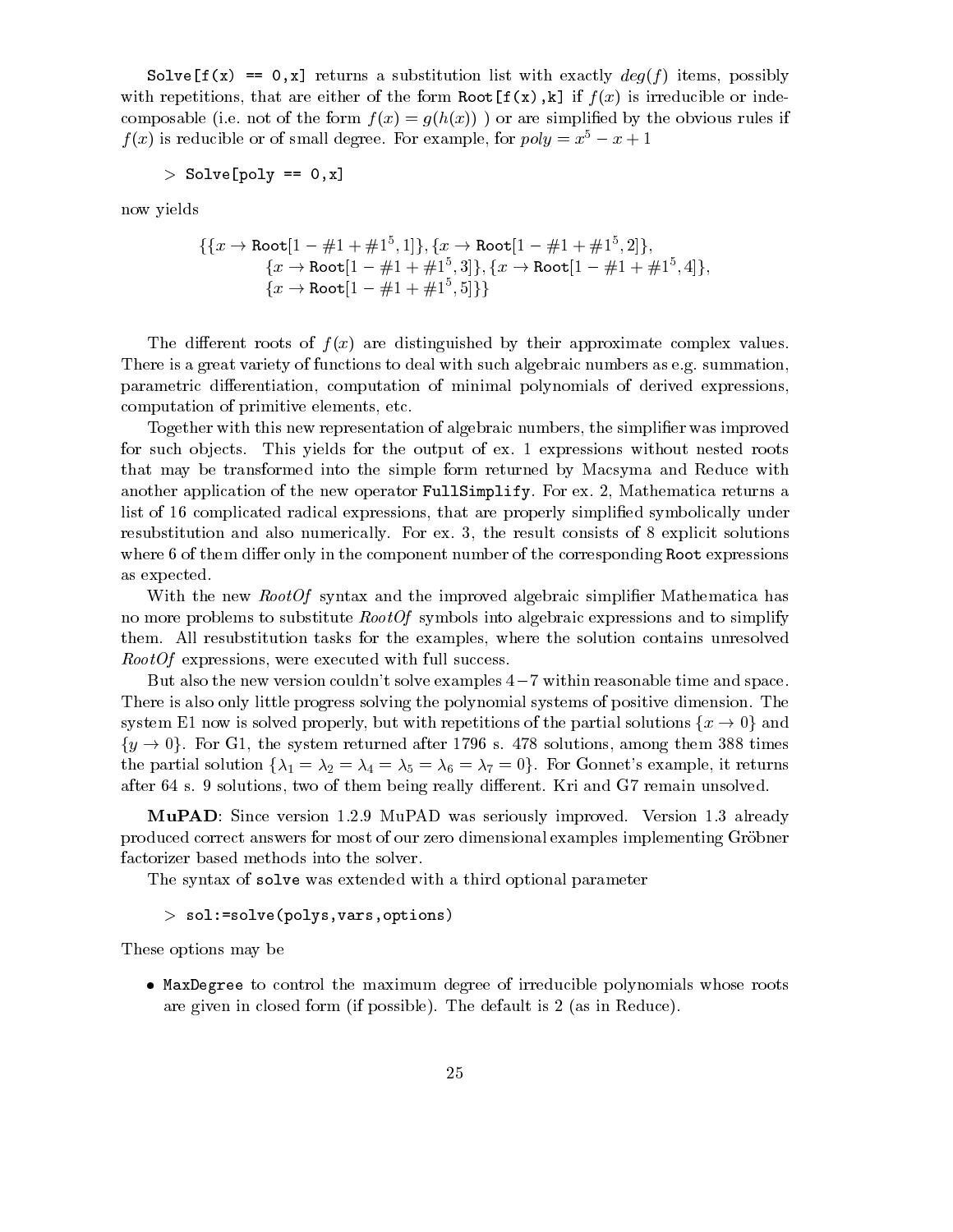$\bullet$  backsubstitution to enable to perform a back-substitution step on the solution. The default is FALSE, since this usually leads to coefficient size explosion.

The new version offers also a (direct) numerical solver  $numSolve1$  via

> float(hold(solve)(polys,vars))

and the numerical expansion  $numSolve2$  of symbolic solutions with the (yet undocumented) function allvalues that (in version 1.4) expands a single solution tuple into a set of numerical approximations. Hence

 $>$  map(sol,op@allvalues)

will expand a set *sol* of symbolic solutions numerically.

This leads to satisfactory results for all zero dimensional and easy general systems in our test suite. In table 7 we collected some data of the computations we did with MuPAD 1.4. They report correct output characteristics and reasonable timings.

| Example | symbSolve |                       | numSolve1 |           | numSolve2 |           |  |
|---------|-----------|-----------------------|-----------|-----------|-----------|-----------|--|
|         | time      | structure             | time      | structure | time      | structure |  |
| ex.1    | 1.95      | (8x1)                 | 1.34      | 8 sol.    | 0.01      | 8 sol.    |  |
| ex. 2   | 0.53      | (4x4)                 | 3.06      | $16$ sol. | 0.61      | 16 sol.   |  |
| ex.3    | 3.02      | $(2x1 \; 1x6)$        | 3.27      | 8 sol.    | 0.37      | 8 sol.    |  |
| ex.4    | 4.18      | $(3x1 \; 2x3 \; 3x6)$ | 5.19      | 27 sol.   | 1.19      | 27 sol.   |  |
| ex. 5   | 84.1      | (10x1 10x4 1x20)      | 96.0      | 70 sol.   | 5.20      | 70 sol.   |  |
| ex.6    | 12.3      | $(3x1 \ 1x24)$        | 31.7      | 27 sol.   | 19.8      | 27 sol.   |  |
| ex. 7   | 64 437    | (4x1 1x12)            | 64421     | 16 sol.   | 1.49      | 16 sol.   |  |

Table 7: The behaviour of MuPAD 1.4 for zero dimensional examples without parameters

The timings suggest, that NumSolve1 does probably the same as SymbSolve followed by NumSolve2. Resubstitution of the numerical values proved the results to be correct, but resubstitution of the symbolic results failed, if the solution contained  $RootOf$  symbols, since they are not simplied even according to the obvious degree reduction rules.

Also the parametric zero dimensional systems in ex. 8 - 10 were solved successfully. Even for ex. 10 we got (after 52 s.) four solutions with quite simple square root expressions. Note that vars is a set, hence the variable order is chosen by the system, so the computations really done by the different systems may vary.

The situation is much worse for systems with infinitely many solutions. E1, Arn4 and Kri are solved correctly. For the latter the result (returned after 124 s.) had the same form (11 branches) as produced by Reduce.

For G1 the system returned after 190 s. 16 solutions with  $5...7$  entries each. Hence (since there are 7 variables) one would expect solutions of dimension 0. . . 2 with the missing variables as parameters. But a more detailed analysis of the output shows, that some of the solutions contain an entry  $l_4 = l_4$  thus binding a really free parameter. Four of the solutions contained even (one branch of) the very suspicious expression

$$
l_4 = \pm \frac{\sqrt{30}}{15} \sqrt{\frac{15}{2} l_4^2}.
$$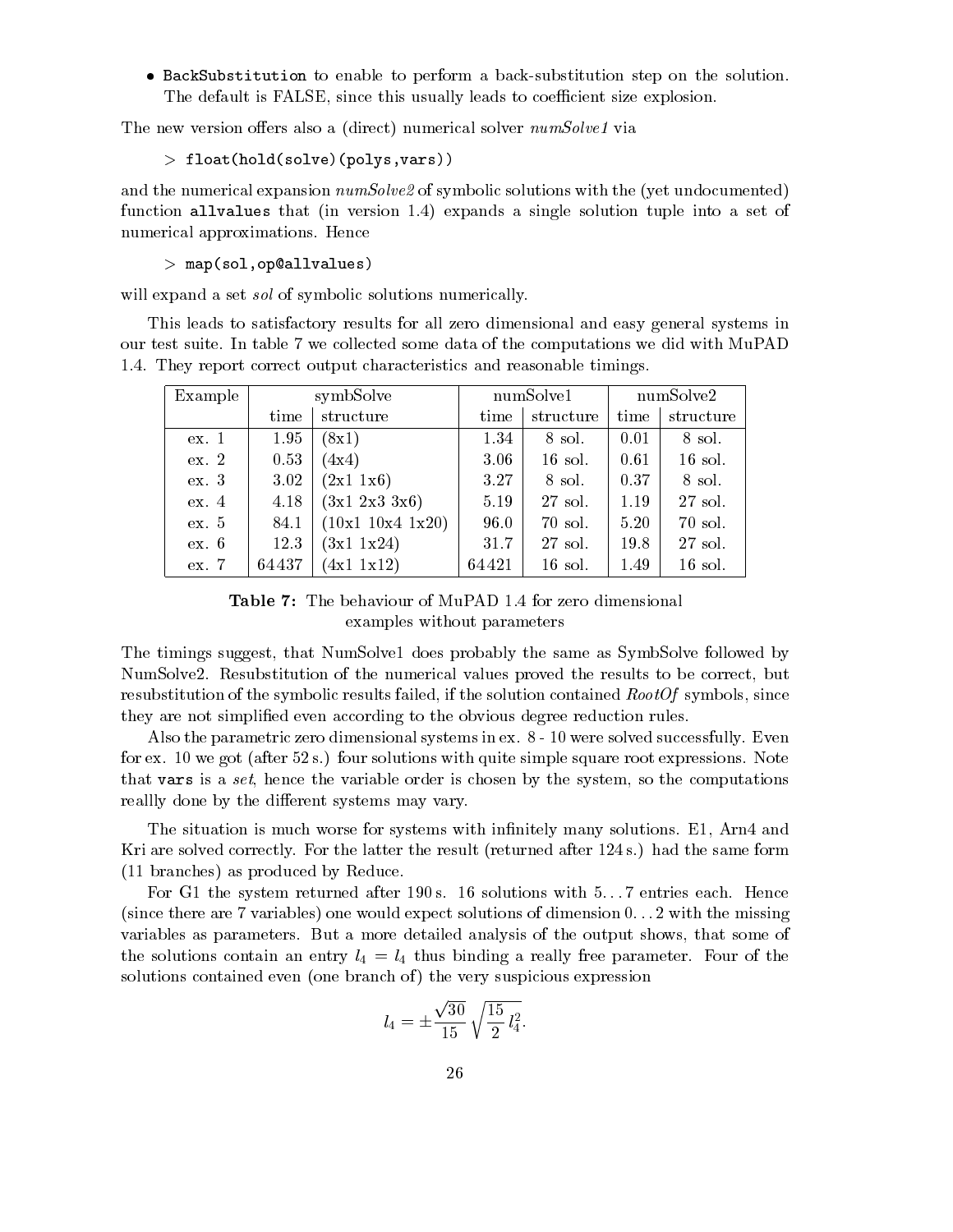Altogether we've got 2 solutions of dimension 2, 13 (including the 4 suspicious ones) of dimension 1 and another of dimension 0, thus missing at least the 3-dimensional component.

The same applies to G6: We've got (after 24 s.) 11 rationally parametrized solutions, 7 of dimension 1 and 4 of dimension 0. The zero dimensional solutions turned out to be embedded; the 2-dimensional solution was missing.

Go and G7 remained unsolved after more than 24 h computing time.

#### References

- [1] M. Alonso, E. Becker, M.-F. Roy, T. Wormann : Zeroes, multiplicities and idempotents for zero dimensional systems. To appear in Proc. MEGA-94.
- [2] W. Boege, R. Gebauer, H. Kredel : Some examples for solving systems of algebraic equations by calculating Gröbner bases. J.  $Symb$ .  $Comp. 2 (1986)$ , 83 - 98.
- [3] Cox, Little, O'Shea : Ideals, varieties, and algorithms. Springer, New York 1992.
- [4] S. R. Czapor : Solving algebraic equations via Buchberger's algorithm. In : Proc. EUROCAL'87, LNCS 378 (1987), 260 - 269.
- [5] S. R. Czapor : Solving algebraic equations : Combining Buchberger's algorithm with multivariate factorization. J. Symb. Comp. 7 (1989), 49 - 53.
- [6] J. H. Davenport : Looking at a set of equations. Bath Comp. Sci. Technical Report 87-06 (1987).
- [7] V. P. Gerdt, A. Yu. Zharkov : Computer classication of integrable coupled KdVlike systems. J. Symb. Comp. 10 (1990), 203 - 207.
- [8] V. P. Gerdt, N. V. Khutornoy, A. Yu. Zharkov : Solving algebraic systems which arise as necessary integrability conditions for polynomial nonlinear evolution equations. In : Computer algebra in physical research (ed. Shirkov, Rostovtsev, Gerdt), World Scientic, Singapore 1991, 321 - 328.
- [9] P. Gianni, B. Trager, G. Zacharias : Grobner bases and primary decomposition of polynomial ideals. J. Symb. Comp. 6 (1988), 149 - 167.
- [10] M.J. Gonzalez-Lopez, T. Recio : The ROMIN inverse geometric model and the dynamic evaluation method. In : Computer algebra in industry (ed. A.M. Cohen), Wiley 1993, 117 - 141.
- [11] H.-G. Grabe : Two remarks on independent set. J. Alg. Comb. 2 (1993), 137 145.
- [12] H.-G. Gräbe : CALI A Reduce package for commutative algebra. Version 2.2.1, June 1995. Available via WWW from http://www.informatik.uni-leipzig.de/~compalg.
- [13] H.-G. Gräbe: On factorized Gröbner bases. In: "Computer algebra in science and engineering"(ed. J. Fleischer, J.Grabmeier, F.W.Hehl, W.Kuchlin), World Scientic, Singapore 1995, S. 77 - 89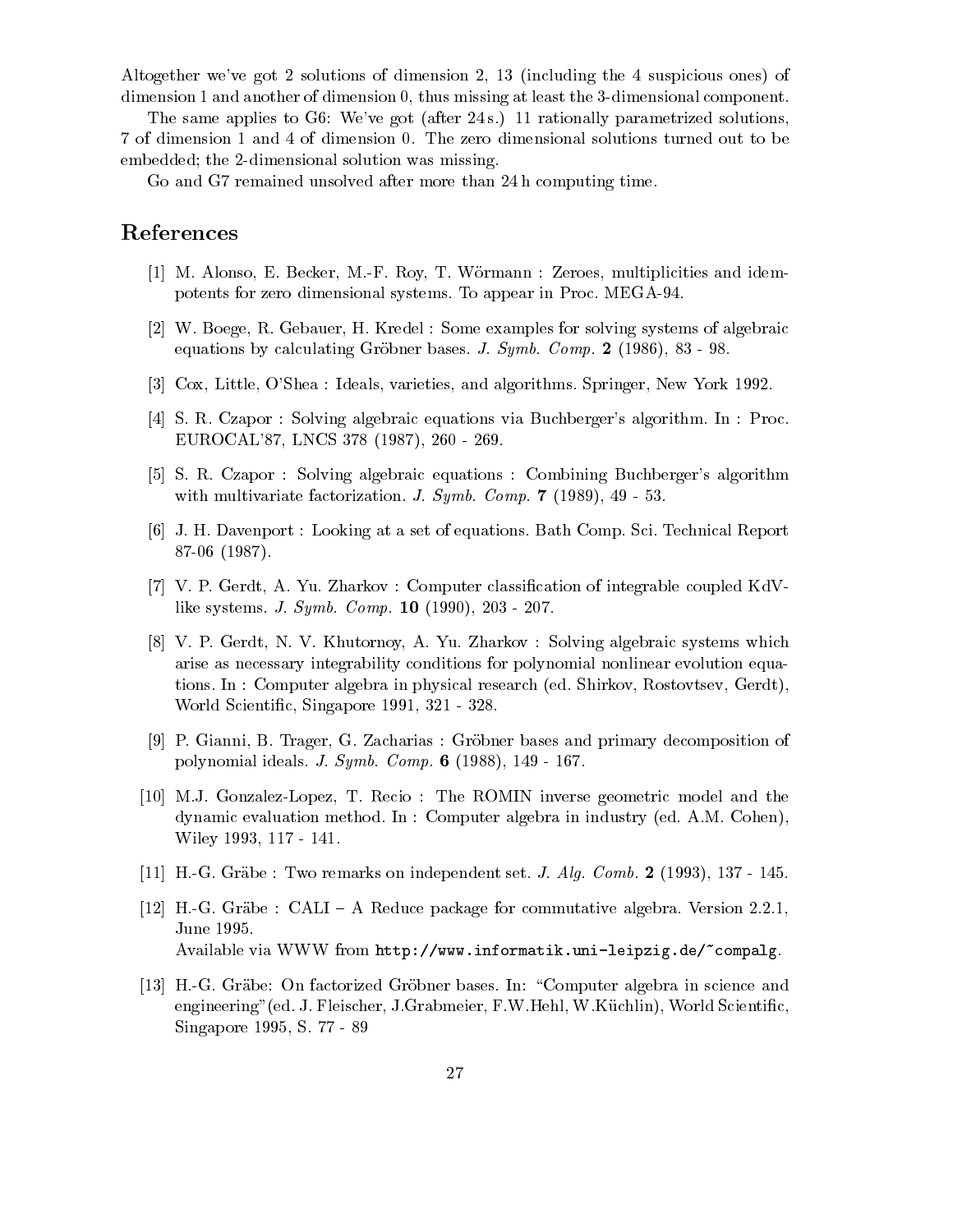- [14] H.-G. Gräbe: Triangular Systems and Factorized Gröbner Bases. In: Lecture Notes in Comp. Sci. 948 (1995), 248 - 261.
- [15] D. Lazard : Solving zero dimensional algebraic systems. J. Symb. Comp. 13 (1992), 117 - 131.
- [16] Macsyma Mathematics and system reference manual (16th ed.). Macsyma Inc.,
- [17] H. Melenk, H.-M. Moller, W. Neun : Symbolic solution of large chemical kinematics problems. Impact of Computing in Science and Engineering 1 (1989), 138 - 167.
- [18] H. Melenk : Practical applications of Grobner bases for the solution of polynomial equation systems. In : Computer algebra in physical research (ed. Shirkov, Rostovtsev, Gerdt), World Scientic, Singapore 1991, 230 - 235.
- [19] B. Mishra : Algorithmic Algebra. Springer, New York 1993.
- [20] H.-M. Möller: On decomposing systems of polynomial equations with finitely many solutions. J. AAECC 4 (1993), 217 - 230.
- [21] R. Sendra, F. Winkler: Parameterization of algebraic curves over optimal field extensions. To appear in J. Symb. Comp.
- [22] D. Wang: An elimination method based on Seidenberg's theory and its applications. In: Computational Algebraic Geometry, F.Eyssette, A. Galligo (eds.), Birkhauser (1993), 301-328.
- [23] D. Wang: An elimination method for polynomial systems. J. Symb. Comp. 16 (1993), 83 - 114.

#### $\bf{A}$ Some code fragments

Assuming that vars and polys are defined as in the text, we collected for the different CAS the commands to be issued for timing, linear output printing (to analyze the output) and the code fragments to compute the list of symbolic solutions sol, to compute the list of numerical solutions numsolve1(polys), to convert sol into a list of approximate solutions numsolve2(sol), and to check each of them by resubstitution.

#### Axiom:

```
)set message time on
numsolve1(polys) == complexSolve(polys,0.0001);
numsolve2(sol) == concat([complexSolve(u,0.0001) for u in sol]);result(sol, polys) == [[subset(u,v) for u in polys] for v in sol];sol:=solve(polys,vars);
```
There is no natural way to tell the system to return *linear* output in human readable form (only coercion to InputForm returns linear output, but in a Lisp like notation).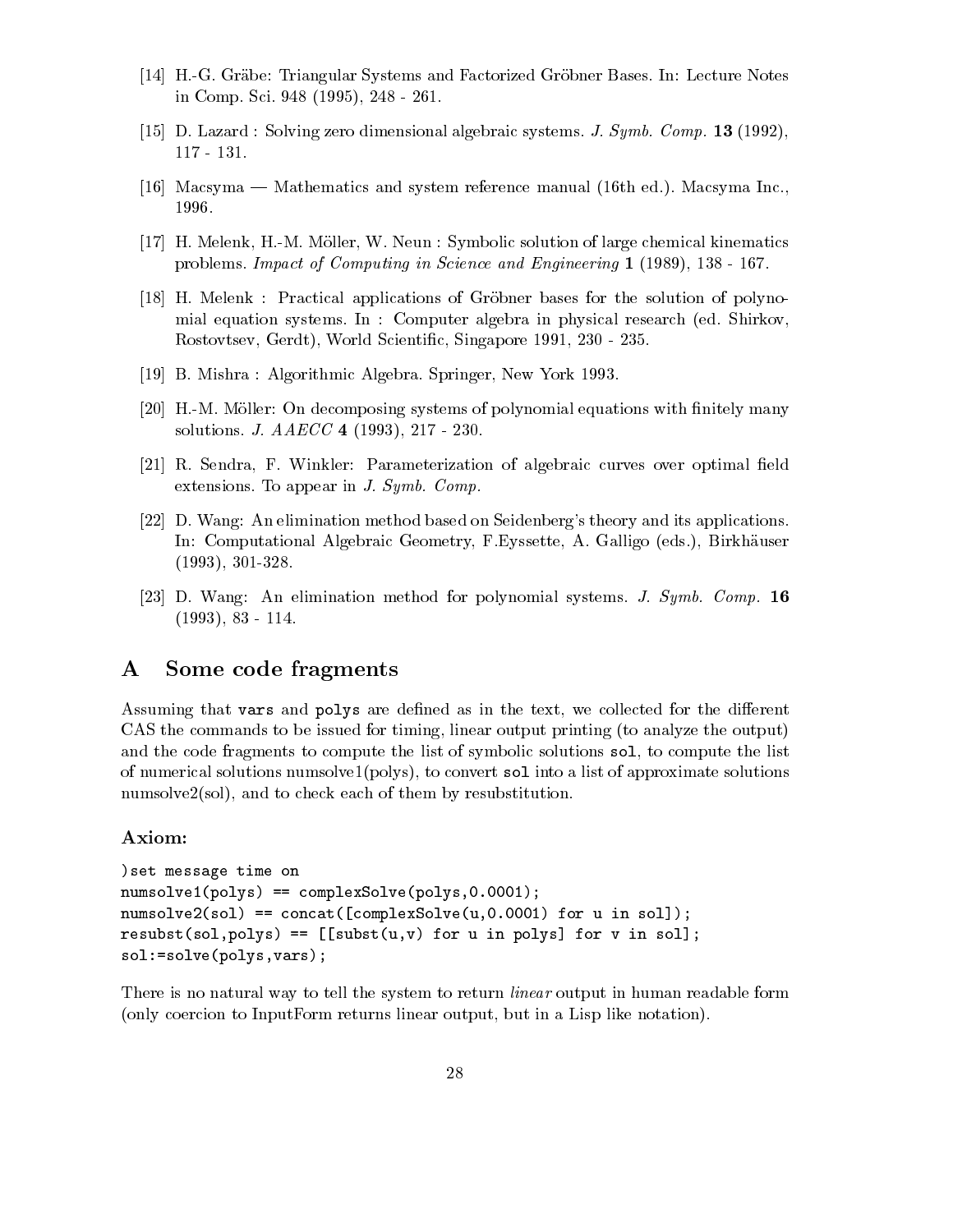#### Macsyma:

```
showtime:true$
showtime:true$
display2d:false$
resubst(sol,polys):=
    map(lambda([elem],ratsimp(subst(elem,polys))),sol)$
sol:solve(polys,vars);
```
## Maple:

The following code refers to version V.3.

```
tt:=time();
sol:=[solve(polys,vars)];
time()-tt;
nops(sol);
lprint(sol);
expandsol := proc(sol) map(allvalues,sol,d) end;
numsolve2 := proc(sol) map(evalf,expandsol(sol)) end;
resubst:=proc(sol,polys) map(simplify@subs,sol,polys) end;
```
### Mathematica:

```
eqn[n_List]:=(n==Table[0,{length[n]}])
time:=res[[1]]numsolve1[polys ]:=NSolve[eqn[polys],vars]//Timing
numsolve2[sol_]:=sol//N//Timing
resubst[sol ,polys ]:=polys/.sol//Simplify
```
where

res=Solve[eqn[polys],vars]//Timing sol=res[[2]]

Linear output may be produced with sol//InputForm.

## MuPAD:

Timings and results for symbSolve, numSolve1 and numSolve2 in MuPAD 1.4.

```
tt:=time((sol:=solve(polys,vars))); sol;
tt:=time((sol1:=numsolve1(polys,vars))); nops(sol1);
tt:=time((sol2:=map(sol,op@allvalues))); nops(sol2);
```